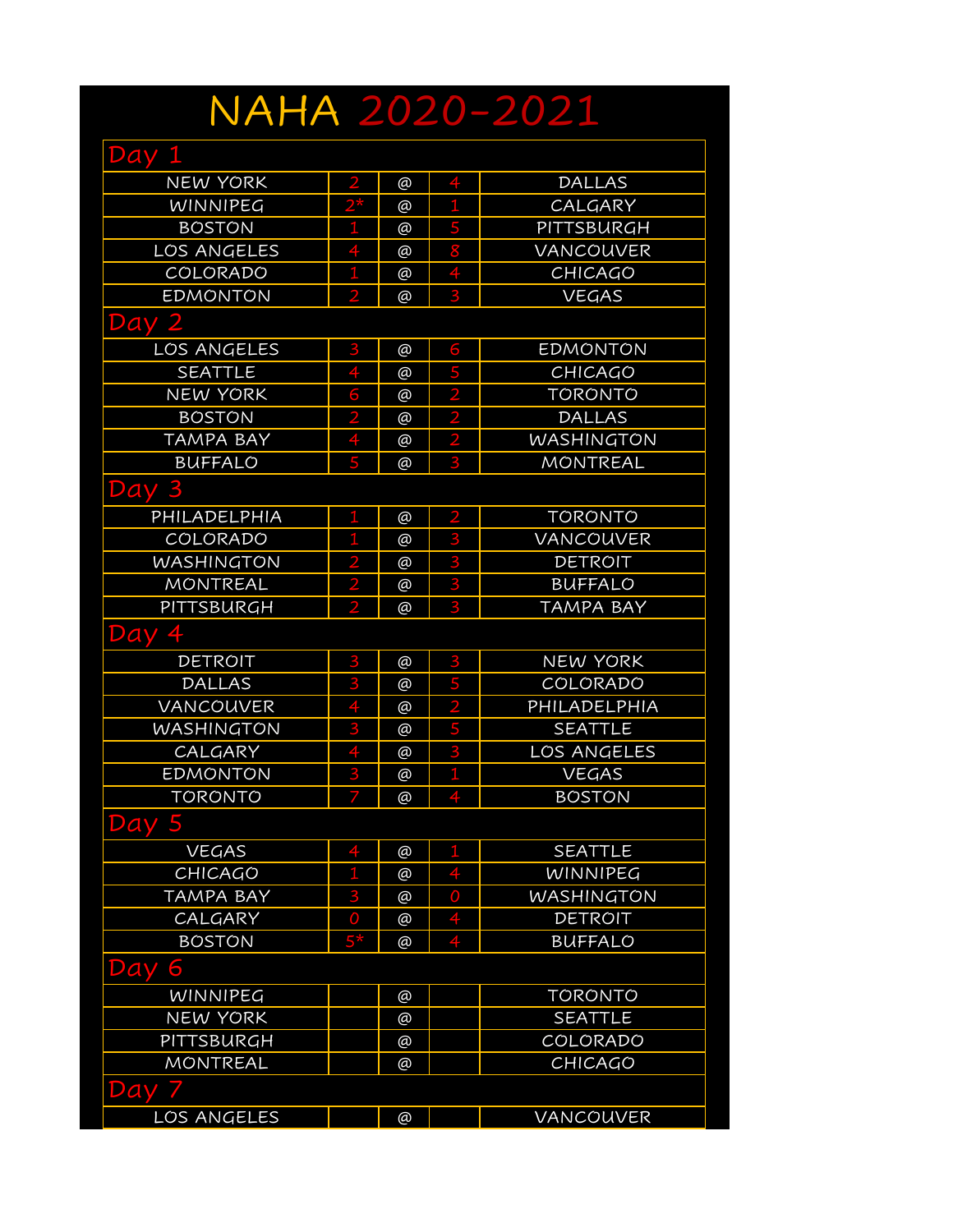| <b>TAMPA BAY</b>  | @        | PITTSBURGH        |
|-------------------|----------|-------------------|
| <b>TORONTO</b>    | @        | <b>NEW YORK</b>   |
| <b>VEGAS</b>      | @        | <b>EDMONTON</b>   |
| 8<br>Day          |          |                   |
| <b>DETROIT</b>    | @        | <b>DALLAS</b>     |
| <b>WINNIPEG</b>   | @        | <b>MONTREAL</b>   |
| CALGARY           | $\omega$ | PHILADELPHIA      |
| <b>CHICAGO</b>    | @        | LOS ANGELES       |
| <b>EDMONTON</b>   | @        | <b>TAMPA BAY</b>  |
| Day 9             |          |                   |
| COLORADO          | @        | LOS ANGELES       |
| <b>CHICAGO</b>    | @        | PITTSBURGH        |
| VANCOUVER         | @        | WINNIPEG          |
| <b>SEATTLE</b>    | @        | <b>VEGAS</b>      |
| Day 10            |          |                   |
| <b>BUFFALO</b>    | @        | <b>DETROIT</b>    |
| PITTSBURGH        | @        | <b>BOSTON</b>     |
| PHILADELPHIA      | @        | WINNIPEG          |
| <b>VANCOUVER</b>  | @        | CALGARY           |
| <b>Day 11</b>     |          |                   |
| <b>WASHINGTON</b> | @        | <b>BOSTON</b>     |
| <b>DALLAS</b>     | @        | <b>MONTREAL</b>   |
| <b>TAMPA BAY</b>  | @        | <b>NEW YORK</b>   |
| <b>SEATTLE</b>    | @        | <b>CHICAGO</b>    |
| <b>VEGAS</b>      | @        | <b>CALGARY</b>    |
| <b>Day 12</b>     |          |                   |
| PHILADELPHIA      | @        | <b>WASHINGTON</b> |
| CHICAGO           | @        | COLORADO          |
| <b>BUFFALO</b>    | @        | <b>SEATTLE</b>    |
| WINNIPEG          | @        | <b>VEGAS</b>      |
| 13<br>Day         |          |                   |
| <b>EDMONTON</b>   | @        | LOS ANGELES       |
| <b>DETROIT</b>    | $\omega$ | <b>MONTREAL</b>   |
| PITTSBURGH        | @        | CALGARY           |
| <b>TORONTO</b>    | @        | <b>DALLAS</b>     |
| 14<br>Day         |          |                   |
| VANCOUVER         | @        | <b>BOSTON</b>     |
| <b>NEW YORK</b>   | @        | <b>PITTSBURGH</b> |
| <b>DALLAS</b>     | $\omega$ | <b>TAMPA BAY</b>  |
| <b>MONTREAL</b>   | @        | <b>DETROIT</b>    |
| <b>Day 15</b>     |          |                   |
| <b>BOSTON</b>     | @        | PHILADELPHIA      |
| COLORADO          | $\omega$ | WINNIPEG          |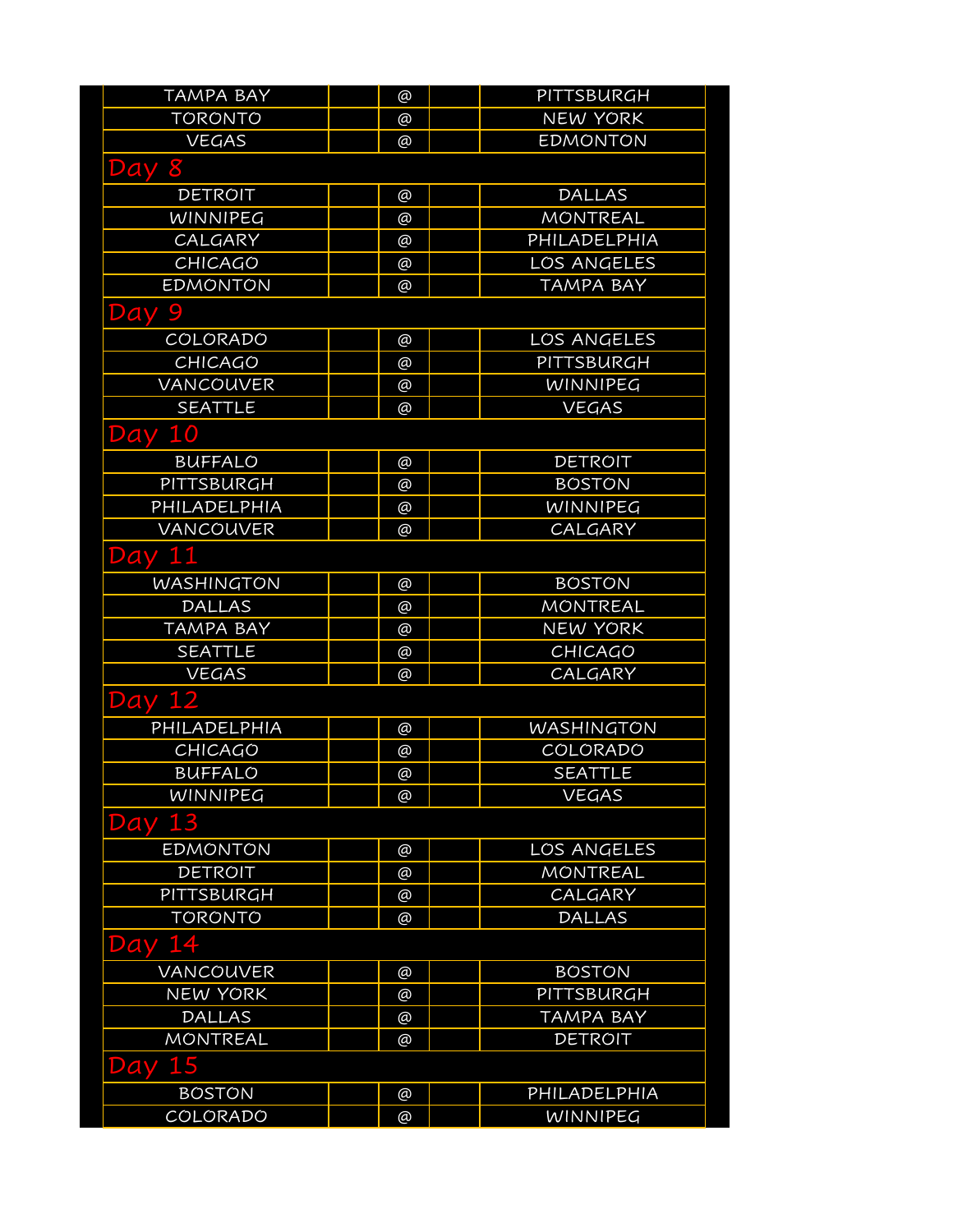| LOS ANGELES        | @        | <b>EDMONTON</b>   |
|--------------------|----------|-------------------|
| PITTSBURGH         | @        | <b>BUFFALO</b>    |
| <b>WASHINGTON</b>  | @        | <b>TORONTO</b>    |
| 16<br>Day          |          |                   |
| CALGARY            | @        | <b>VANCOUVER</b>  |
| <b>TAMPA BAY</b>   | @        | PHILADELPHIA      |
| <b>DALLAS</b>      | $\omega$ | COLORADO          |
| <b>DETROIT</b>     | @        | <b>WASHINGTON</b> |
| 17<br>Day          |          |                   |
| WINNIPEG           | @        | <b>EDMONTON</b>   |
| CALGARY            | @        | LOS ANGELES       |
| <b>SEATTLE</b>     | @        | <b>NEW YORK</b>   |
| <b>BOSTON</b>      | @        | <b>DETROIT</b>    |
| COLORADO           | @        | <b>DALLAS</b>     |
| <b>Day 18</b>      |          |                   |
| <b>BUFFALO</b>     | @        | PITTSBURGH        |
| <b>CHICAGO</b>     | @        | <b>VEGAS</b>      |
| <b>VANCOUVER</b>   | @        | <b>TORONTO</b>    |
| <b>NEW YORK</b>    | @        | <b>MONTREAL</b>   |
| Day 19             |          |                   |
| PHILADELPHIA       | @        | <b>BUFFALO</b>    |
| <b>DALLAS</b>      | @        | <b>SEATTLE</b>    |
| <b>VEGAS</b>       | @        | VANCOUVER         |
| <b>MONTREAL</b>    | @        | <b>BOSTON</b>     |
| <b>Day 20</b>      |          |                   |
| <b>EDMONTON</b>    | @        | CALGARY           |
| <b>VEGAS</b>       | @        | WINNIPEG          |
| <b>TORONTO</b>     | @        | TAMPA BAY         |
| LOS ANGELES        | @        | COLORADO          |
| PITTSBURGH         | @        | <b>CHICAGO</b>    |
| Day                |          |                   |
| <b>WASHINGTON</b>  | @        | VANCOUVER         |
| <b>MONTREAL</b>    | @        | <b>BUFFALO</b>    |
| <b>TAMPA BAY</b>   | @        | CALGARY           |
| PHILADELPHIA       | @        | <b>EDMONTON</b>   |
| Day                |          |                   |
| <b>DETROIT</b>     | @        | <b>MONTREAL</b>   |
| <b>LOS ANGELES</b> | @        | <b>NEW YORK</b>   |
| <b>SEATTLE</b>     | @        | PHILADELPHIA      |
| <b>VEGAS</b>       | @        | <b>WASHINGTON</b> |
| <b>WINNIPEG</b>    | @        | <b>CHICAGO</b>    |
| 23<br>Day          |          |                   |
| VANCOUVER          | @        | <b>DALLAS</b>     |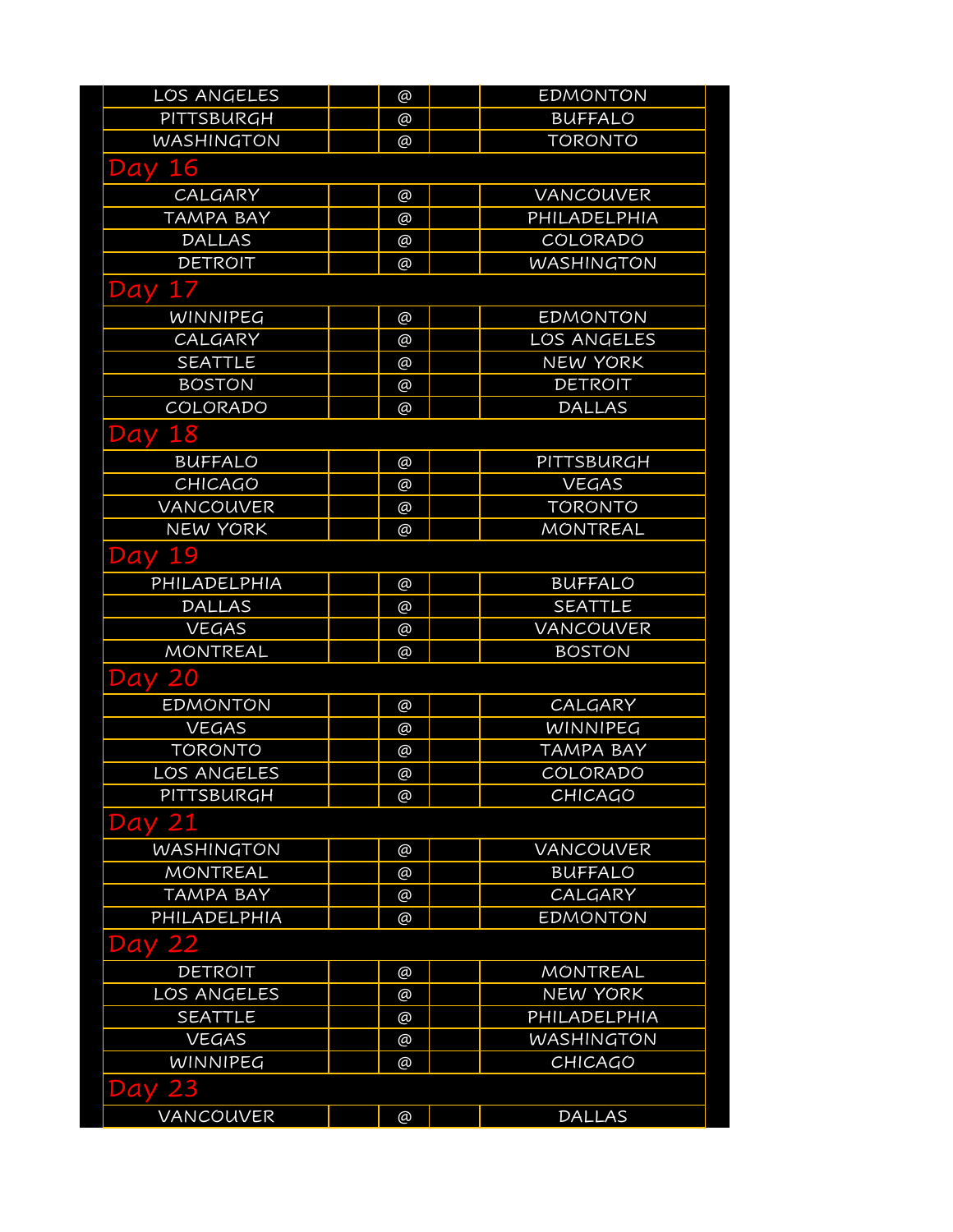| <b>BUFFALO</b>    | @ | COLORADO           |
|-------------------|---|--------------------|
| <b>TORONTO</b>    | @ | <b>BOSTON</b>      |
| PITTSBURGH        | @ | <b>DETROIT</b>     |
| <b>Day 24</b>     |   |                    |
| CALGARY           | @ | <b>SEATTLE</b>     |
| COLORADO          | @ | WINNIPEG           |
| <b>BOSTON</b>     | @ | <b>BUFFALO</b>     |
| PHILADELPHIA      | @ | <b>TAMPA BAY</b>   |
| MONTREAL          | @ | VANCOUVER          |
| <b>EDMONTON</b>   | @ | <b>VEGAS</b>       |
| <b>Day 25</b>     |   |                    |
| <b>DALLAS</b>     | @ | LOS ANGELES        |
| <b>WASHINGTON</b> | @ | PITTSBURGH         |
| <b>TORONTO</b>    | @ | <b>DETROIT</b>     |
| <b>NEW YORK</b>   | @ | <b>TAMPA BAY</b>   |
| <b>Day 26</b>     |   |                    |
| CHICAGO           | @ | <b>TORONTO</b>     |
| <b>TAMPA BAY</b>  | @ | <b>NEW YORK</b>    |
| <b>VEGAS</b>      | @ | <b>LOS ANGELES</b> |
| <b>VANCOUVER</b>  | @ | <b>SEATTLE</b>     |
| Day 27            |   |                    |
| <b>SEATTLE</b>    | @ | VANCOUVER          |
| CALGARY           | @ | COLORADO           |
| PHILADELPHIA      | @ | <b>WASHINGTON</b>  |
| <b>WINNIPEG</b>   | @ | <b>VEGAS</b>       |
| <b>DETROIT</b>    | @ | <b>MONTREAL</b>    |
| <b>Day 28</b>     |   |                    |
| <b>DALLAS</b>     | @ | <b>EDMONTON</b>    |
| PITTSBURGH        | @ | <b>BOSTON</b>      |
| <b>BUFFALO</b>    | @ | <b>TORONTO</b>     |
| <b>NEW YORK</b>   | @ | CHICAGO            |
| 29<br>Day         |   |                    |
| <b>WASHINGTON</b> | @ | <b>DETROIT</b>     |
| COLORADO          | @ | WINNIPEG           |
| <b>BOSTON</b>     | @ | PHILADELPHIA       |
| <b>EDMONTON</b>   | @ | <b>DALLAS</b>      |
| 30<br>Day         |   |                    |
| <b>MONTREAL</b>   | @ | <b>TAMPA BAY</b>   |
| LOS ANGELES       | @ | CALGARY            |
| <b>TORONTO</b>    | @ | <b>BUFFALO</b>     |
| PHILADELPHIA      | @ | <b>PITTSBURGH</b>  |
| 31<br>Day         |   |                    |
| CHICAGO           | @ | <b>DETROIT</b>     |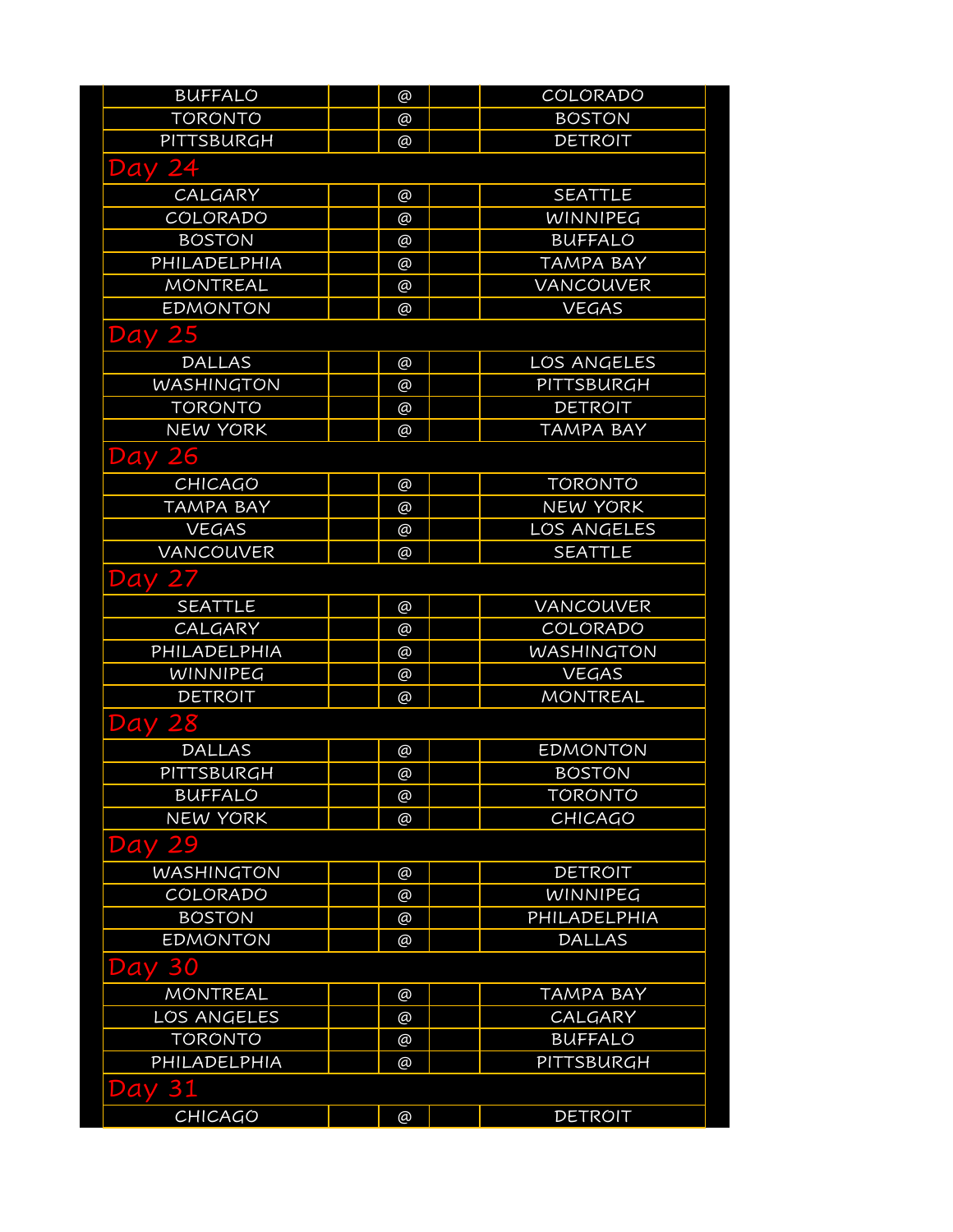| <b>TAMPA BAY</b>   | @ | <b>NEW YORK</b>   |
|--------------------|---|-------------------|
| VANCOUVER          | @ | <b>SEATTLE</b>    |
| <b>VEGAS</b>       | @ | <b>DALLAS</b>     |
| <b>Day 32</b>      |   |                   |
| <b>SEATTLE</b>     | @ | WINNIPEG          |
| CALGARY            | @ | LOS ANGELES       |
| <b>BOSTON</b>      | @ | PHILADELPHIA      |
| <b>WASHINGTON</b>  | @ | COLORADO          |
| <b>Day 33</b>      |   |                   |
| <b>BUFFALO</b>     | @ | <b>MONTREAL</b>   |
| PITTSBURGH         | @ | <b>TORONTO</b>    |
| <b>EDMONTON</b>    | @ | <b>CHICAGO</b>    |
| <b>DETROIT</b>     | @ | <b>TAMPA BAY</b>  |
| Day 3.             |   |                   |
| <b>LOS ANGELES</b> | @ | <b>EDMONTON</b>   |
| COLORADO           | @ | <b>BOSTON</b>     |
| <b>DALLAS</b>      | @ | CALGARY           |
| <b>NEW YORK</b>    | @ | VANCOUVER         |
| <b>TORONTO</b>     | @ | <b>VEGAS</b>      |
| WINNIPEG           | @ | <b>PITTSBURGH</b> |
| <b>Day 35</b>      |   |                   |
| MONTREAL           | @ | <b>WASHINGTON</b> |
| <b>CHICAGO</b>     | @ | <b>BUFFALO</b>    |
| <b>TAMPA BAY</b>   | @ | PITTSBURGH        |
| WINNIPEG           | @ | <b>SEATTLE</b>    |
| <b>VEGAS</b>       | @ | <b>EDMONTON</b>   |
| <b>DETROIT</b>     | @ | LOS ANGELES       |
| 36<br>Day          |   |                   |
| <b>BUFFALO</b>     | @ | CALGARY           |
| <b>BOSTON</b>      | @ | <b>NEW YORK</b>   |
| <b>MONTREAL</b>    | @ | <b>DETROIT</b>    |
| <b>DALLAS</b>      | @ | WINNIPEG          |
| <b>VANCOUVER</b>   | @ | <b>TAMPA BAY</b>  |
| <b>Day 37</b>      |   |                   |
| <b>WASHINGTON</b>  | @ | PHILADELPHIA      |
| COLORADO           | @ | <b>DALLAS</b>     |
| LOS ANGELES        | @ | <b>MONTREAL</b>   |
| <b>TORONTO</b>     | @ | <b>CHICAGO</b>    |
| <b>Day 38</b>      |   |                   |
| PHILADELPHIA       | @ | <b>WASHINGTON</b> |
| <b>SEATTLE</b>     | @ | COLORADO          |
| CALGARY            | @ | WINNIPEG          |
| <b>DALLAS</b>      | @ | VANCOUVER         |
| PITTSBURGH         | @ | <b>TORONTO</b>    |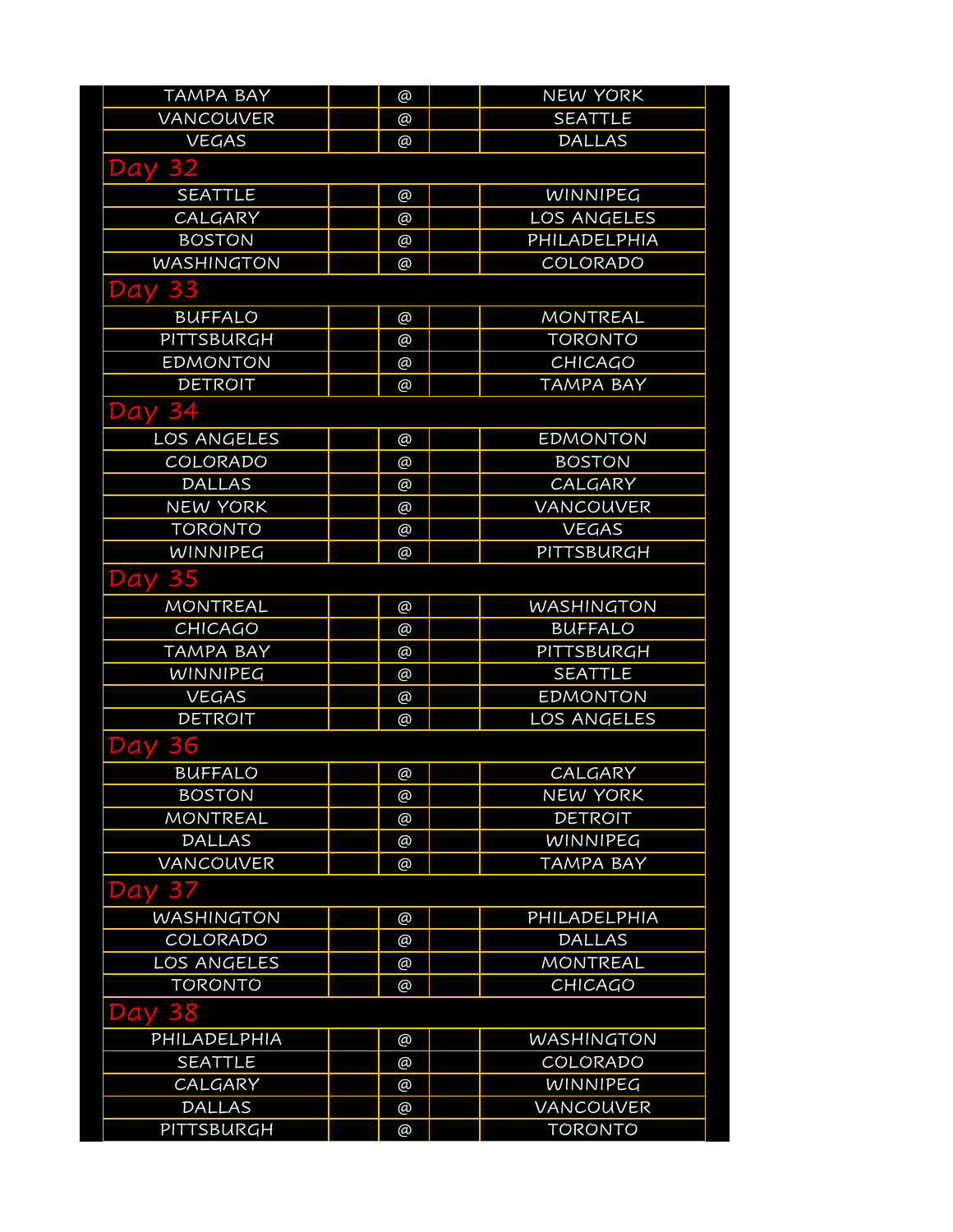| <b>NEW YORK</b>    | @ | <b>BOSTON</b>     |
|--------------------|---|-------------------|
| <b>Day 39</b>      |   |                   |
| <b>EDMONTON</b>    | @ | <b>VEGAS</b>      |
| <b>BOSTON</b>      | @ | <b>BUFFALO</b>    |
| CHICAGO            | @ | <b>VANCOUVER</b>  |
| <b>TORONTO</b>     | @ | LOS ANGELES       |
| <b>Day 40</b>      |   |                   |
| <b>BUFFALO</b>     | @ | <b>DETROIT</b>    |
| <b>WINNIPEG</b>    | @ | <b>CHICAGO</b>    |
| <b>VEGAS</b>       | @ | <b>MONTREAL</b>   |
| <b>LOS ANGELES</b> | @ | <b>SEATTLE</b>    |
| Day 41             |   |                   |
| CALGARY            | @ | <b>DALLAS</b>     |
| <b>NEW YORK</b>    | @ | PHILADELPHIA      |
| <b>EDMONTON</b>    | @ | <b>WASHINGTON</b> |
| <b>DETROIT</b>     | @ | <b>TORONTO</b>    |
| <b>TAMPA BAY</b>   | @ | PITTSBURGH        |
| 45<br>Day          |   |                   |
| <b>VANCOUVER</b>   | @ | CALGARY           |
| <b>DALLAS</b>      | @ | COLORADO          |
| <b>SEATTLE</b>     | @ | <b>TAMPA BAY</b>  |
| PITTSBURGH         | @ | <b>NEW YORK</b>   |
| <b>MONTREAL</b>    | @ | <b>BOSTON</b>     |
| CHICAGO            | @ | WINNIPEG          |
| <b>Day 43</b>      |   |                   |
| COLORADO           | @ | <b>BUFFALO</b>    |
| <b>WASHINGTON</b>  | @ | <b>EDMONTON</b>   |
| <b>BOSTON</b>      | @ | <b>DETROIT</b>    |
| PHILADELPHIA       | @ | <b>VEGAS</b>      |
| $\sqrt{4}$<br>Dav  |   |                   |
| <b>VEGAS</b>       | @ | LOS ANGELES       |
| <b>WINNIPEG</b>    | @ | <b>DALLAS</b>     |
| <b>TAMPA BAY</b>   | @ | <b>BOSTON</b>     |
| <b>SEATTLE</b>     | @ | <b>TORONTO</b>    |
| <b>NEW YORK</b>    | @ | <b>WASHINGTON</b> |
| VANCOUVER          | @ | <b>CHICAGO</b>    |
| 45<br>Day          |   |                   |
| <b>PITTSBURGH</b>  | @ | PHILADELPHIA      |
| <b>EDMONTON</b>    | @ | <b>SEATTLE</b>    |
| <b>BUFFALO</b>     | @ | <b>NEW YORK</b>   |
| COLORADO           | @ | <b>MONTREAL</b>   |
| <b>WASHINGTON</b>  | @ | CALGARY           |
| 46<br>Day          |   |                   |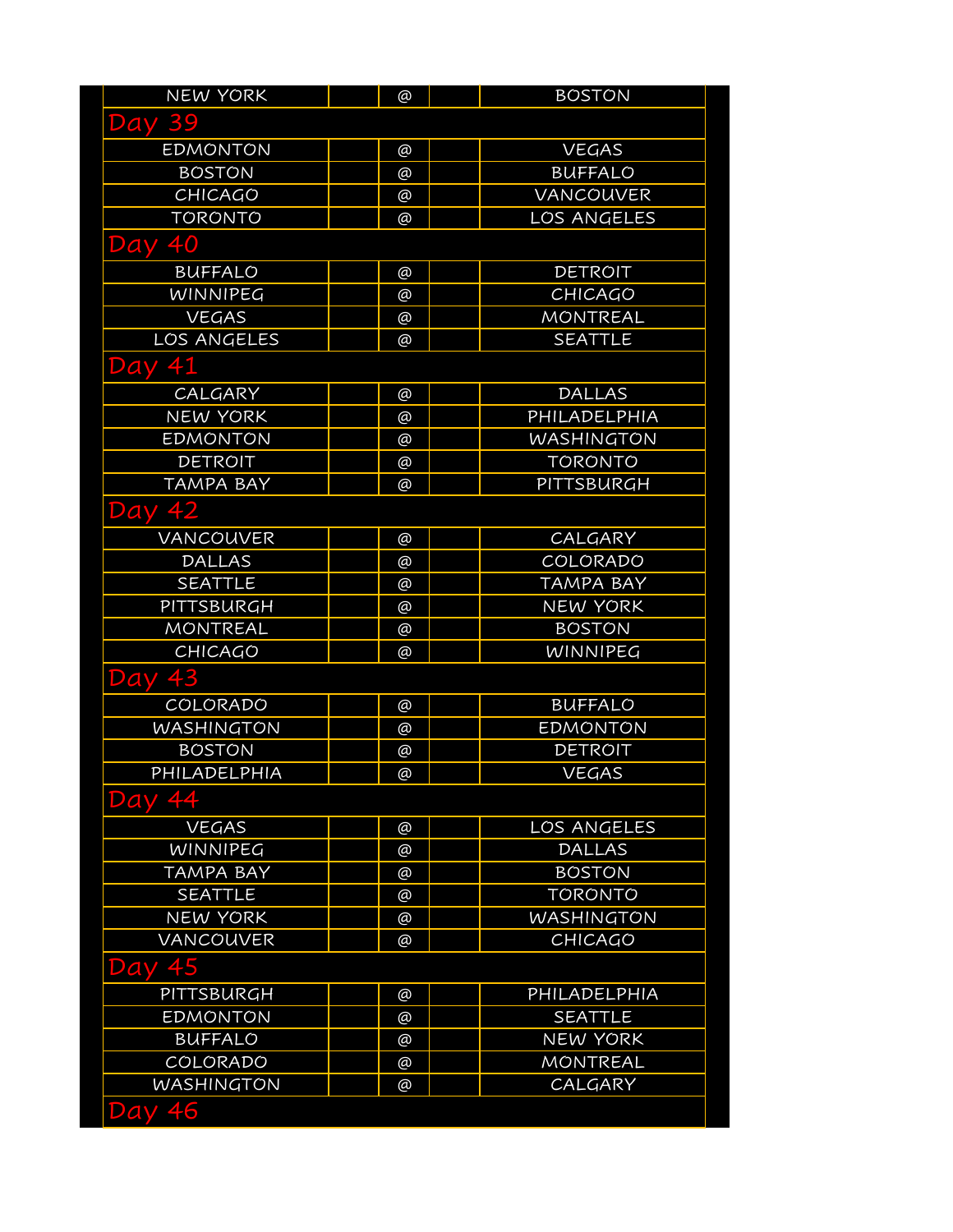| <b>DETROIT</b>     | @        | WINNIPEG           |
|--------------------|----------|--------------------|
| <b>NEW YORK</b>    | @        | <b>WASHINGTON</b>  |
| <b>EDMONTON</b>    | @        | <b>BUFFALO</b>     |
| <b>DALLAS</b>      | @        | VANCOUVER          |
| Day 47             |          |                    |
| <b>CHICAGO</b>     | @        | COLORADO           |
| PHILADELPHIA       | @        | PITTSBURGH         |
| <b>CALGARY</b>     | @        | <b>EDMONTON</b>    |
| <b>TORONTO</b>     | @        | <b>BUFFALO</b>     |
| <b>LOS ANGELES</b> | @        | <b>VEGAS</b>       |
| 48<br>Day          |          |                    |
| <b>MONTREAL</b>    | @        | <b>TAMPA BAY</b>   |
| <b>VEGAS</b>       | @        | <b>LOS ANGELES</b> |
| <b>DETROIT</b>     | @        | <b>SEATTLE</b>     |
| <b>BOSTON</b>      | @        | <b>CHICAGO</b>     |
| <b>WINNIPEG</b>    | @        | <b>NEW YORK</b>    |
| 49<br>Day          |          |                    |
| <b>SEATTLE</b>     | @        | PITTSBURGH         |
| <b>BUFFALO</b>     | @        | <b>BOSTON</b>      |
| <b>VANCOUVER</b>   | @        | WINNIPEG           |
| <b>DALLAS</b>      | @        | CALGARY            |
| <b>MONTREAL</b>    | @        | <b>TORONTO</b>     |
| <b>Day 50</b>      |          |                    |
| <b>WASHINGTON</b>  | @        | PHILADELPHIA       |
| COLORADO           | @        | <b>EDMONTON</b>    |
| <b>TAMPA BAY</b>   | @        | <b>VANCOUVER</b>   |
| <b>LOS ANGELES</b> | @        | <b>DETROIT</b>     |
| <b>NEW YORK</b>    | @        | <b>BUFFALO</b>     |
| <b>Day 51</b>      |          |                    |
| CHICAGO            | @        | <b>TAMPA BAY</b>   |
| <b>TORONTO</b>     | @        | COLORADO           |
| PITTSBURGH         | @        | <b>DALLAS</b>      |
| CALGARY            | $\omega$ | <b>VEGAS</b>       |
| <b>Day 52</b>      |          |                    |
| <b>EDMONTON</b>    | @        | <b>MONTREAL</b>    |
| PHILADELPHIA       | @        | <b>WASHINGTON</b>  |
| <b>VEGAS</b>       | @        | LOS ANGELES        |
| WINNIPEG           | @        | <b>DETROIT</b>     |
| <b>SEATTLE</b>     | @        | CALGARY            |
| 53<br>Day          |          |                    |
| <b>TAMPA BAY</b>   | @        | <b>NEW YORK</b>    |
| <b>DETROIT</b>     | @        | <b>CHICAGO</b>     |
| <b>BOSTON</b>      | @        | <b>SEATTLE</b>     |
| VANCOUVER          | @        | <b>BUFFALO</b>     |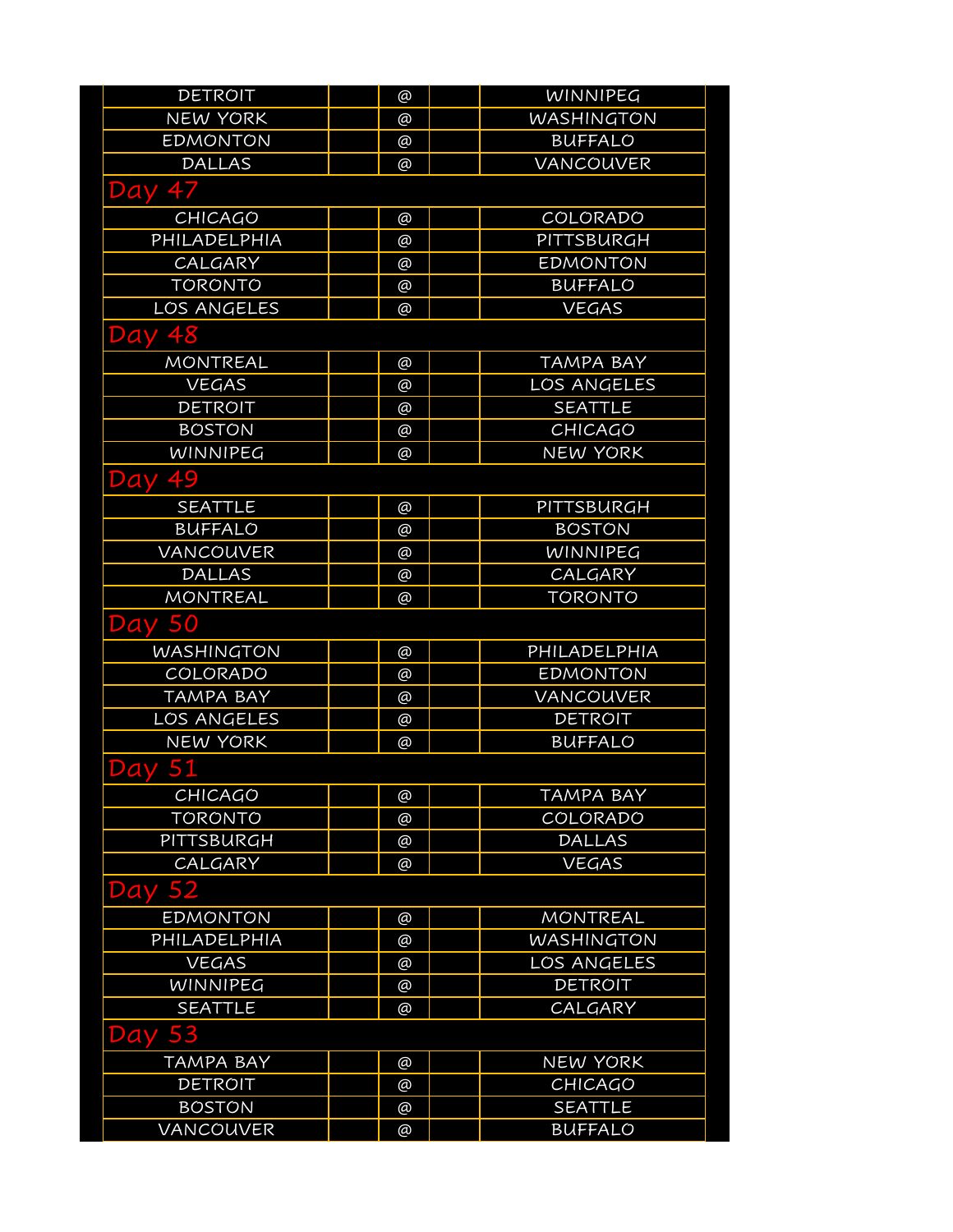| COLORADO          | @        | <b>DALLAS</b>      |
|-------------------|----------|--------------------|
| <b>MONTREAL</b>   | @        | PHILADELPHIA       |
| 54<br>Day         |          |                    |
| <b>CALGARY</b>    | @        | <b>CHICAGO</b>     |
| <b>TORONTO</b>    | @        | <b>EDMONTON</b>    |
| <b>BUFFALO</b>    | @        | <b>BOSTON</b>      |
| <b>DALLAS</b>     | @        | <b>VEGAS</b>       |
| <b>WASHINGTON</b> | @        | PITTSBURGH         |
| <b>Day 55</b>     |          |                    |
| CHICAGO           | @        | WINNIPEG           |
| PHILADELPHIA      | @        | <b>TORONTO</b>     |
| <b>NEW YORK</b>   | @        | <b>MONTREAL</b>    |
| <b>EDMONTON</b>   | @        | <b>VANCOUVER</b>   |
| LOS ANGELES       | @        | <b>WASHINGTON</b>  |
| CALGARY           | @        | COLORADO           |
| <b>Day 56</b>     |          |                    |
| PITTSBURGH        | @        | <b>TAMPA BAY</b>   |
| <b>VANCOUVER</b>  | @        | <b>LOS ANGELES</b> |
| <b>VEGAS</b>      | @        | COLORADO           |
| <b>WINNIPEG</b>   | @        | <b>BOSTON</b>      |
| <b>SEATTLE</b>    | $\omega$ | <b>CHICAGO</b>     |
| Day 57            |          |                    |
| <b>BUFFALO</b>    | @        | <b>NEW YORK</b>    |
| <b>BOSTON</b>     | @        | <b>TORONTO</b>     |
| <b>MONTREAL</b>   | @        | <b>DETROIT</b>     |
| PHILADELPHIA      | @        | CALGARY            |
| <b>TAMPA BAY</b>  | @        | <b>WASHINGTON</b>  |
| <b>DALLAS</b>     | $\omega$ | PITTSBURGH         |
| <b>CHICAGO</b>    | @        | <b>EDMONTON</b>    |
| COLORADO          | @        | <b>SEATTLE</b>     |
| 58<br>Day         |          |                    |
| PITTSBURGH        | @        | PHILADELPHIA       |
| <b>TORONTO</b>    | @        | <b>WINNIPEG</b>    |
| <b>WASHINGTON</b> | @        | TAMPA BAY          |
| <b>NEW YORK</b>   | @        | <b>BUFFALO</b>     |
| LOS ANGELES       | @        | <b>VANCOUVER</b>   |
| <b>DETROIT</b>    | @        | <b>MONTREAL</b>    |
| 59<br>Day         |          |                    |
| <b>EDMONTON</b>   | @        | <b>DALLAS</b>      |
| CALGARY           | $\omega$ | <b>VEGAS</b>       |
| <b>SEATTLE</b>    | @        | COLORADO           |
| WINNIPEG          | @        | <b>CHICAGO</b>     |
| 60<br>Day         |          |                    |
| <b>EDMONTON</b>   | $\omega$ | LOS ANGELES        |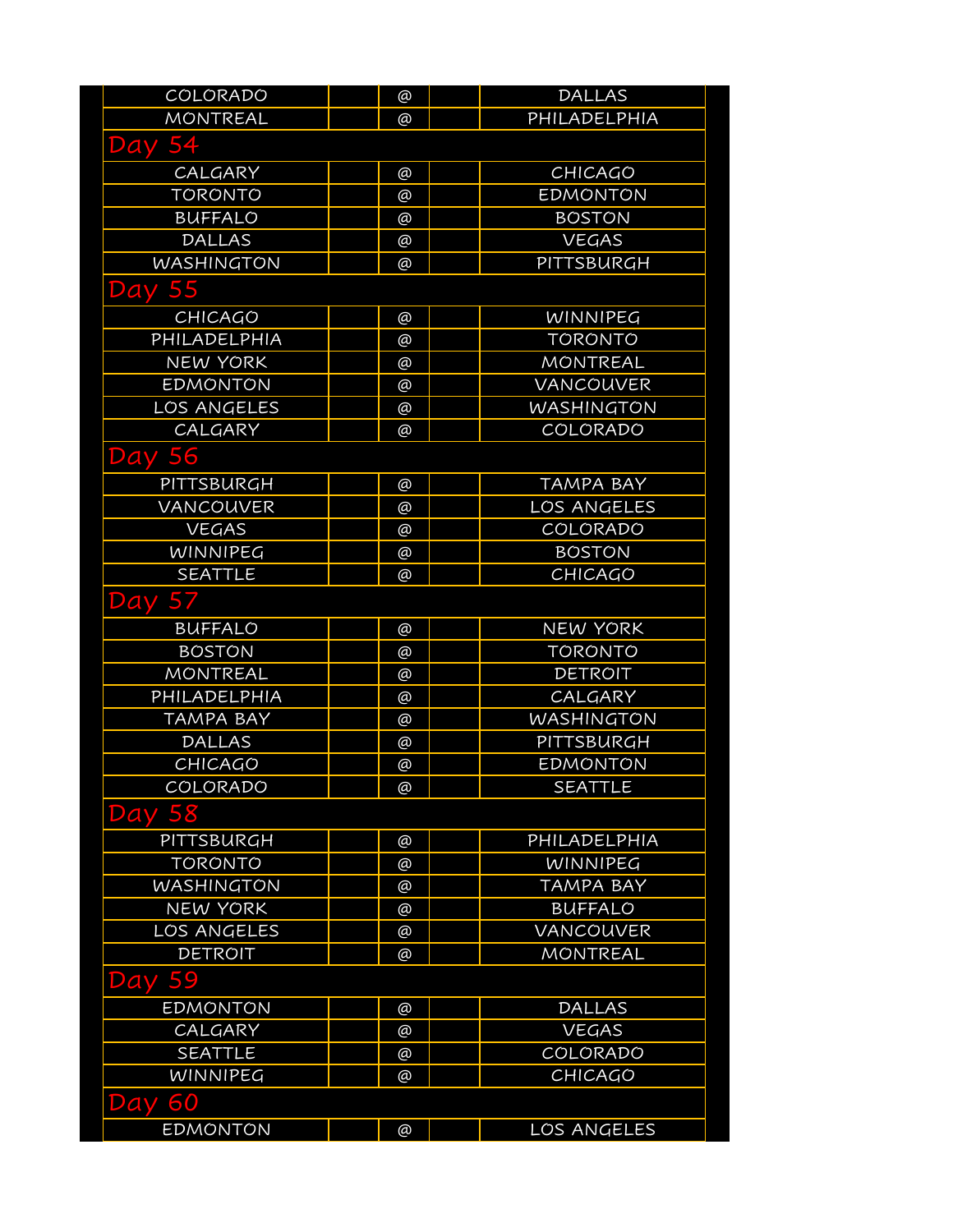| VANCOUVER          | @        | <b>VEGAS</b>      |
|--------------------|----------|-------------------|
| <b>TORONTO</b>     | @        | <b>BOSTON</b>     |
| PITTSBURGH         | @        | <b>NEW YORK</b>   |
| <b>TAMPA BAY</b>   | $\omega$ | <b>SEATTLE</b>    |
| PHILADELPHIA       | @        | <b>DETROIT</b>    |
| 61<br>Day          |          |                   |
| <b>MONTREAL</b>    | @        | <b>WASHINGTON</b> |
| <b>BUFFALO</b>     | @        | VANCOUVER         |
| CALGARY            | @        | <b>DALLAS</b>     |
| <b>VEGAS</b>       | @        | <b>TAMPA BAY</b>  |
| CHICAGO            | @        | WINNIPEG          |
| <b>Day 62</b>      |          |                   |
| <b>BOSTON</b>      | @        | CALGARY           |
| <b>NEW YORK</b>    | @        | <b>EDMONTON</b>   |
| <b>DALLAS</b>      | @        | PHILADELPHIA      |
| <b>WASHINGTON</b>  | @        | <b>BUFFALO</b>    |
| <b>DETROIT</b>     | @        | PITTSBURGH        |
| 63<br>Day          |          |                   |
| COLORADO           | @        | <b>TORONTO</b>    |
| VANCOUVER          | @        | <b>MONTREAL</b>   |
| <b>LOS ANGELES</b> | @        | WINNIPEG          |
| <b>VEGAS</b>       | @        | <b>DETROIT</b>    |
| 64<br>Day          |          |                   |
| CALGARY            | @        | LOS ANGELES       |
| <b>SEATTLE</b>     | @        | <b>DALLAS</b>     |
| <b>WINNIPEG</b>    | @        | CHICAGO           |
| COLORADO           | @        | <b>NEW YORK</b>   |
| <b>TAMPA BAY</b>   | @        | <b>VEGAS</b>      |
| <b>Day 65</b>      |          |                   |
| <b>BUFFALO</b>     | @        | <b>MONTREAL</b>   |
| <b>BOSTON</b>      | @        | <b>TORONTO</b>    |
| PITTSBURGH         | @        | PHILADELPHIA      |
| <b>EDMONTON</b>    | $\omega$ | CALGARY           |
| 66<br>Day          |          |                   |
| <b>WASHINGTON</b>  | @        | <b>BUFFALO</b>    |
| <b>DALLAS</b>      | $\omega$ | <b>SEATTLE</b>    |
| <b>MONTREAL</b>    | @        | <b>BOSTON</b>     |
| PHILADELPHIA       | @        | <b>TAMPA BAY</b>  |
| <b>CHICAGO</b>     | @        | <b>EDMONTON</b>   |
| 67<br>Day          |          |                   |
| <b>TORONTO</b>     | @        | <b>WASHINGTON</b> |
| <b>NEW YORK</b>    | @        | PITTSBURGH        |
| <b>DETROIT</b>     | @        | COLORADO          |
| LOS ANGELES        | @        | VANCOUVER         |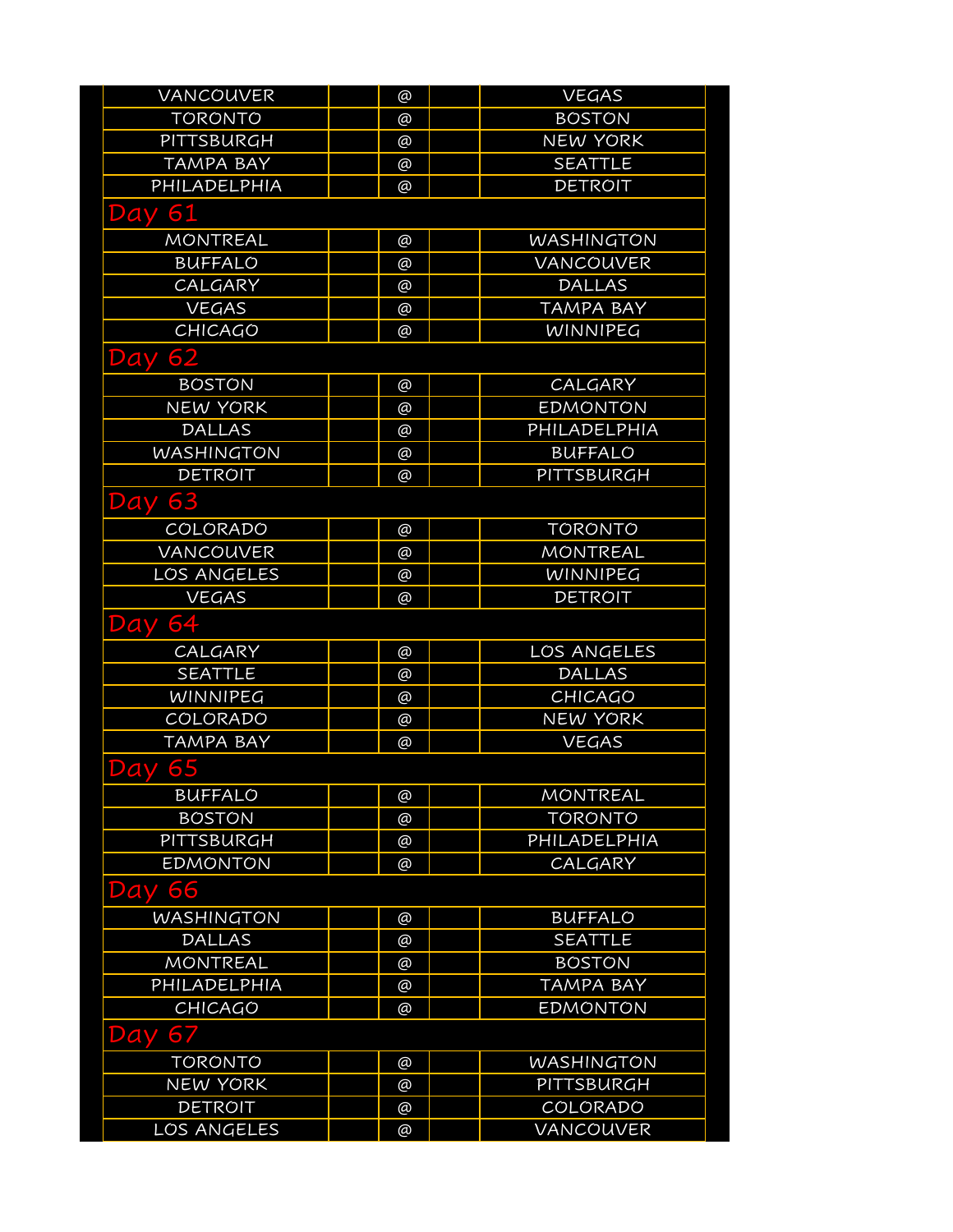| <b>Day 68</b>      |          |                    |
|--------------------|----------|--------------------|
| VANCOUVER          | @        | <b>VEGAS</b>       |
| <b>SEATTLE</b>     | $\omega$ | <b>LOS ANGELES</b> |
| PHILADELPHIA       | @        | <b>CHICAGO</b>     |
| <b>TAMPA BAY</b>   | @        | WINNIPEG           |
| 69<br>Day          |          |                    |
| <b>DETROIT</b>     | @        | <b>NEW YORK</b>    |
| <b>WINNIPEG</b>    | @        | COLORADO           |
| <b>VEGAS</b>       | @        | <b>EDMONTON</b>    |
| PITTSBURGH         | @        | <b>SEATTLE</b>     |
| <b>Day 70</b>      |          |                    |
| <b>BOSTON</b>      | @        | <b>MONTREAL</b>    |
| <b>BUFFALO</b>     | @        | WASHINGTON         |
| <b>TORONTO</b>     | @        | CALGARY            |
| <b>CHICAGO</b>     | ര        | <b>DALLAS</b>      |
| <b>Day 71</b>      |          |                    |
| <b>MONTREAL</b>    | @        | <b>DETROIT</b>     |
| <b>NEW YORK</b>    | @        | <b>BOSTON</b>      |
| <b>LOS ANGELES</b> | @        | PHILADELPHIA       |
| CALGARY            | @        | PITTSBURGH         |
| COLORADO           | @        | VANCOUVER          |
| <b>Day 72</b>      |          |                    |
| WASHINGTON         | @        | <b>TORONTO</b>     |
| <b>DALLAS</b>      | @        | <b>BUFFALO</b>     |
| <b>EDMONTON</b>    | @        | WINNIPEG           |
| PHILADELPHIA       | @        | TAMPA BAY          |
| VANCOUVER          | @        | <b>VEGAS</b>       |
| <b>SEATTLE</b>     | @        | COLORADO           |
| <b>Day 73</b>      |          |                    |
| <b>WASHINGTON</b>  | @        | <b>NEW YORK</b>    |
| <b>DALLAS</b>      | @        | <b>DETROIT</b>     |
| <b>TAMPA BAY</b>   | @        | <b>BUFFALO</b>     |
| <b>VEGAS</b>       | @        | <b>EDMONTON</b>    |
| <b>Day 74</b>      |          |                    |
| <b>TORONTO</b>     | @        | <b>MONTREAL</b>    |
| <b>LOS ANGELES</b> | @        | CALGARY            |
| CHICAGO            | @        | <b>BOSTON</b>      |
| COLORADO           | @        | PITTSBURGH         |
| 75<br>Day          |          |                    |
| <b>WINNIPEG</b>    | @        | <b>WASHINGTON</b>  |
| <b>NEW YORK</b>    | @        | <b>LOS ANGELES</b> |
| <b>BUFFALO</b>     | @        | <b>TORONTO</b>     |
| <b>BOSTON</b>      | @        | <b>TAMPA BAY</b>   |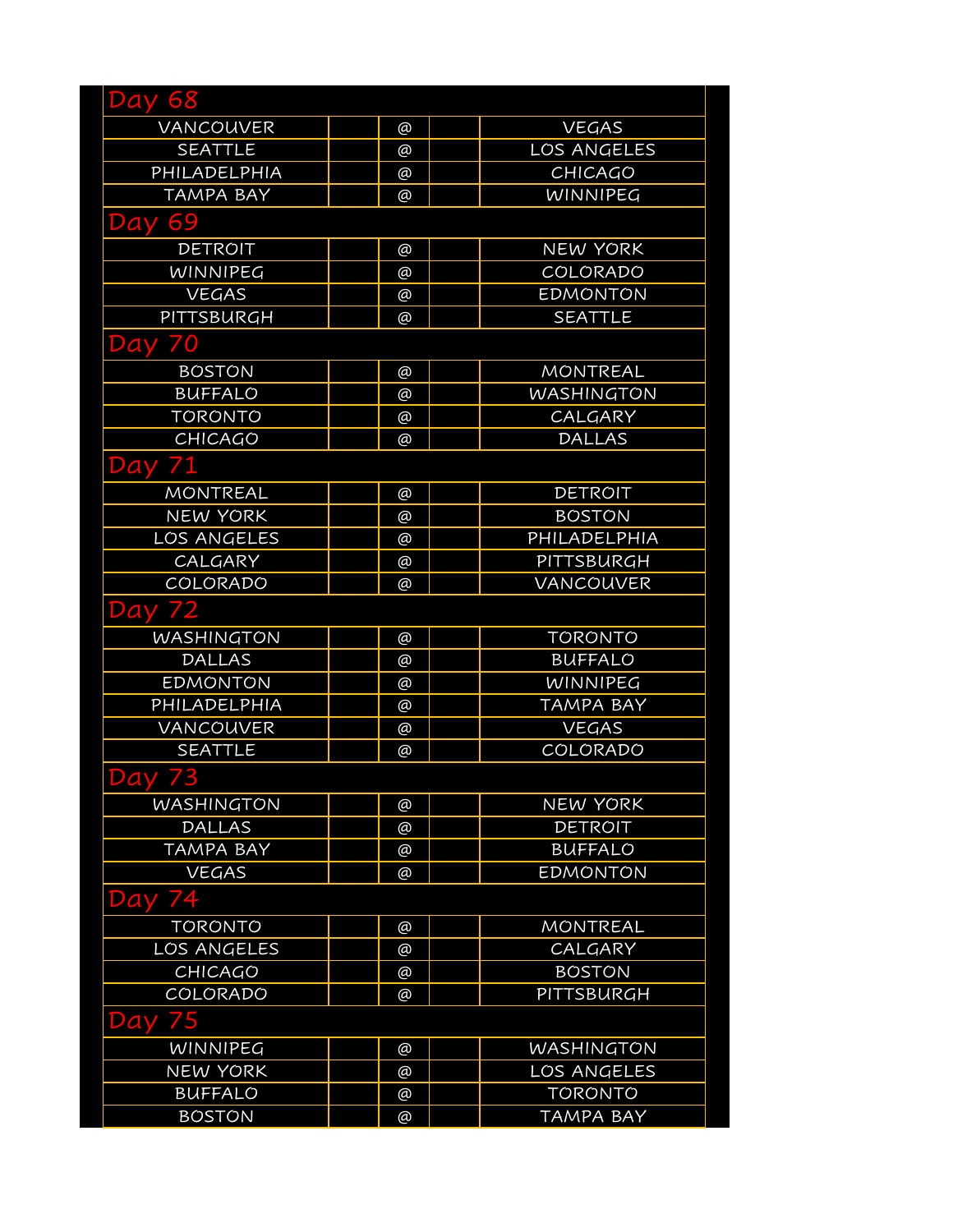| <b>MONTREAL</b>    | @        | <b>DALLAS</b>      |
|--------------------|----------|--------------------|
| 6<br>Day           |          |                    |
| <b>DETROIT</b>     | @        | PHILADELPHIA       |
| CALGARY            | @        | VANCOUVER          |
| <b>EDMONTON</b>    | @        | <b>CHICAGO</b>     |
| COLORADO           | @        | <b>SEATTLE</b>     |
| <b>Day 77</b>      |          |                    |
| PITTSBURGH         | @        | <b>NEW YORK</b>    |
| <b>VEGAS</b>       | $\omega$ | <b>VANCOUVER</b>   |
| <b>WASHINGTON</b>  | @        | PHILADELPHIA       |
| <b>SEATTLE</b>     | @        | <b>DALLAS</b>      |
| <b>Day 78</b>      |          |                    |
| <b>NEW YORK</b>    | @        | <b>DETROIT</b>     |
| <b>WINNIPEG</b>    | @        | COLORADO           |
| <b>SEATTLE</b>     | @        | <b>EDMONTON</b>    |
| <b>TAMPA BAY</b>   | @        | PHILADELPHIA       |
| <b>Day 79</b>      |          |                    |
| <b>BOSTON</b>      | @        | <b>BUFFALO</b>     |
| <b>MONTREAL</b>    | @        | <b>EDMONTON</b>    |
| CALGARY            | @        | <b>LOS ANGELES</b> |
| <b>TORONTO</b>     | @        | <b>PITTSBURGH</b>  |
| <b>WASHINGTON</b>  | @        | <b>CHICAGO</b>     |
| Day 80             |          |                    |
| <b>VANCOUVER</b>   | @        | <b>VEGAS</b>       |
| <b>DALLAS</b>      | @        | <b>SEATTLE</b>     |
| <b>CHICAGO</b>     | $\omega$ | COLORADO           |
| PITTSBURGH         | @        | <b>WINNIPEG</b>    |
| <b>DETROIT</b>     | @        | <b>BOSTON</b>      |
| <b>EDMONTON</b>    | @        | CALGARY            |
| <b>BUFFALO</b>     | @        | <b>WASHINGTON</b>  |
| PHILADELPHIA       | @        | <b>TAMPA BAY</b>   |
| <b>LOS ANGELES</b> | @        | <b>TORONTO</b>     |
| 81<br>Day          |          |                    |
| <b>CHICAGO</b>     | @        | <b>MONTREAL</b>    |
| <b>VEGAS</b>       | @        | VANCOUVER          |
| <b>WASHINGTON</b>  | @        | <b>NEW YORK</b>    |
| <b>TAMPA BAY</b>   | @        | PITTSBURGH         |
| <b>BOSTON</b>      | @        | <b>DETROIT</b>     |
| <b>SEATTLE</b>     | @        | COLORADO           |
| 82<br>Day          |          |                    |
| <b>VANCOUVER</b>   | @        | <b>EDMONTON</b>    |
| COLORADO           | @        | <b>DALLAS</b>      |
| <b>WINNIPEG</b>    | @        | <b>SEATTLE</b>     |
| <b>TAMPA BAY</b>   | $\omega$ | <b>TORONTO</b>     |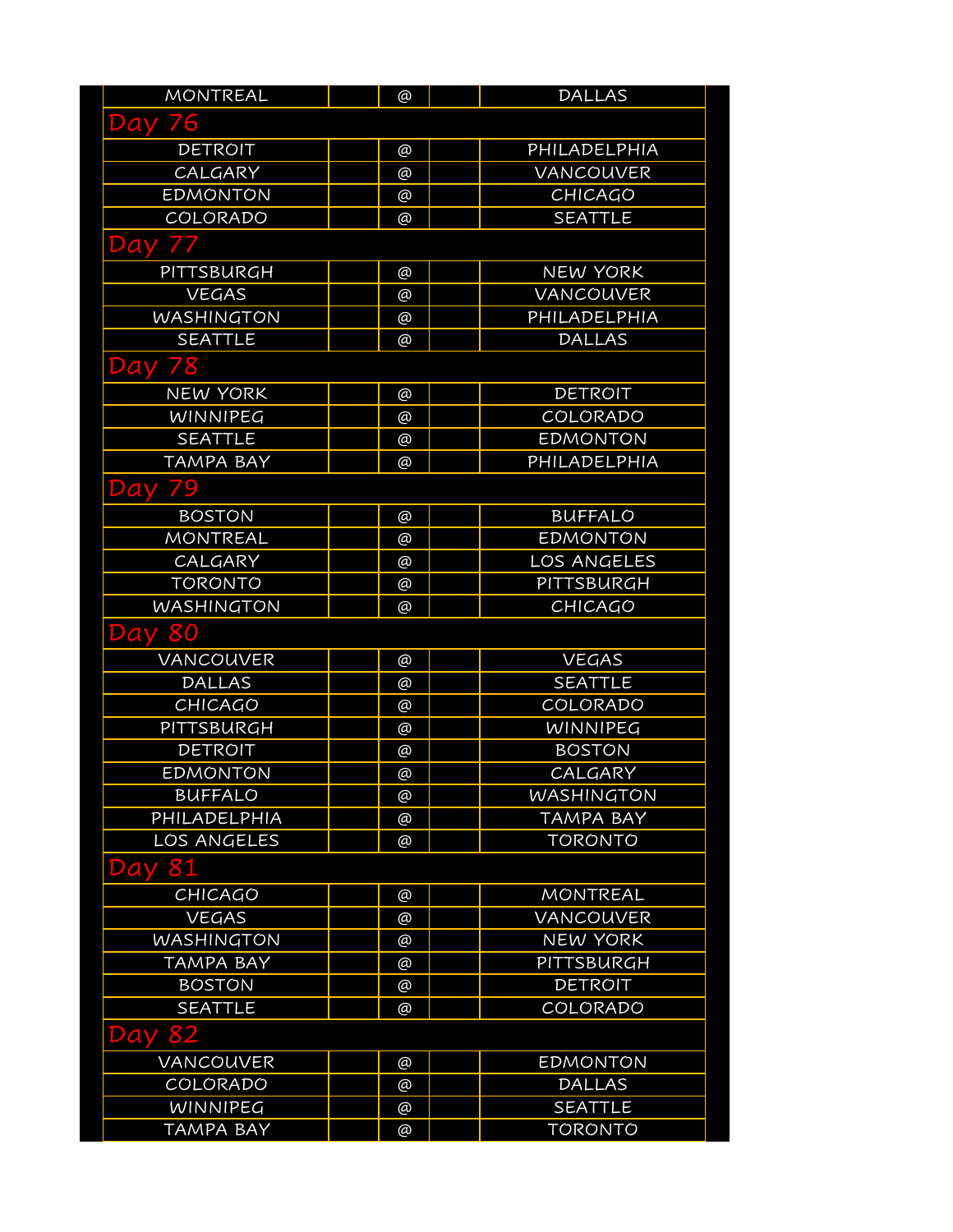| PITTSBURGH        | @ | <b>MONTREAL</b>   |  |
|-------------------|---|-------------------|--|
| <b>Day 83</b>     |   |                   |  |
| <b>BUFFALO</b>    | @ | LOS ANGELES       |  |
| CHICAGO           | @ | CALGARY           |  |
| PHILADELPHIA      | @ | <b>BOSTON</b>     |  |
| <b>NEW YORK</b>   | @ | <b>WASHINGTON</b> |  |
| <b>DALLAS</b>     | @ | <b>VEGAS</b>      |  |
| <b>Day 84</b>     |   |                   |  |
| CALGARY           | @ | WINNIPEG          |  |
| <b>TORONTO</b>    | @ | <b>BUFFALO</b>    |  |
| <b>DETROIT</b>    | @ | PHILADELPHIA      |  |
| LOS ANGELES       | @ | PITTSBURGH        |  |
| 85<br>Day         |   |                   |  |
| <b>EDMONTON</b>   | @ | <b>DETROIT</b>    |  |
| <b>SEATTLE</b>    | @ | <b>CHICAGO</b>    |  |
| <b>MONTREAL</b>   | @ | <b>NEW YORK</b>   |  |
| <b>WASHINGTON</b> | @ | <b>TAMPA BAY</b>  |  |
| <b>Day 86</b>     |   |                   |  |
| VANCOUVER         | @ | LOS ANGELES       |  |
| <b>BOSTON</b>     | @ | MONTREAL          |  |
| <b>DALLAS</b>     | @ | <b>CHICAGO</b>    |  |
| TAMPA BAY         | @ | <b>WASHINGTON</b> |  |
| WINNIPEG          | @ | PHILADELPHIA      |  |
| <b>Day 87</b>     |   |                   |  |
| <b>EDMONTON</b>   | @ | CALGARY           |  |
| <b>TORONTO</b>    | @ | <b>BUFFALO</b>    |  |
| <b>VEGAS</b>      | @ | COLORADO          |  |
| PHILADELPHIA      | @ | PITTSBURGH        |  |
| <b>Day 88</b>     |   |                   |  |
| <b>DETROIT</b>    | @ | <b>BOSTON</b>     |  |
| <b>BUFFALO</b>    | @ | WINNIPEG          |  |
| CHICAGO           | @ | <b>DALLAS</b>     |  |
| LOS ANGELES       | @ | <b>EDMONTON</b>   |  |
| 89<br>Day         |   |                   |  |
| <b>CALGARY</b>    | @ | VANCOUVER         |  |
| <b>NEW YORK</b>   | @ | <b>VEGAS</b>      |  |
| COLORADO          | @ | <b>SEATTLE</b>    |  |
| PITTSBURGH        | @ | <b>TAMPA BAY</b>  |  |
| <b>MONTREAL</b>   | @ | <b>TORONTO</b>    |  |
| 90<br>Day         |   |                   |  |
| PHILADELPHIA      | @ | <b>NEW YORK</b>   |  |
| <b>TORONTO</b>    | @ | <b>DETROIT</b>    |  |
| <b>VANCOUVER</b>  | @ | <b>DALLAS</b>     |  |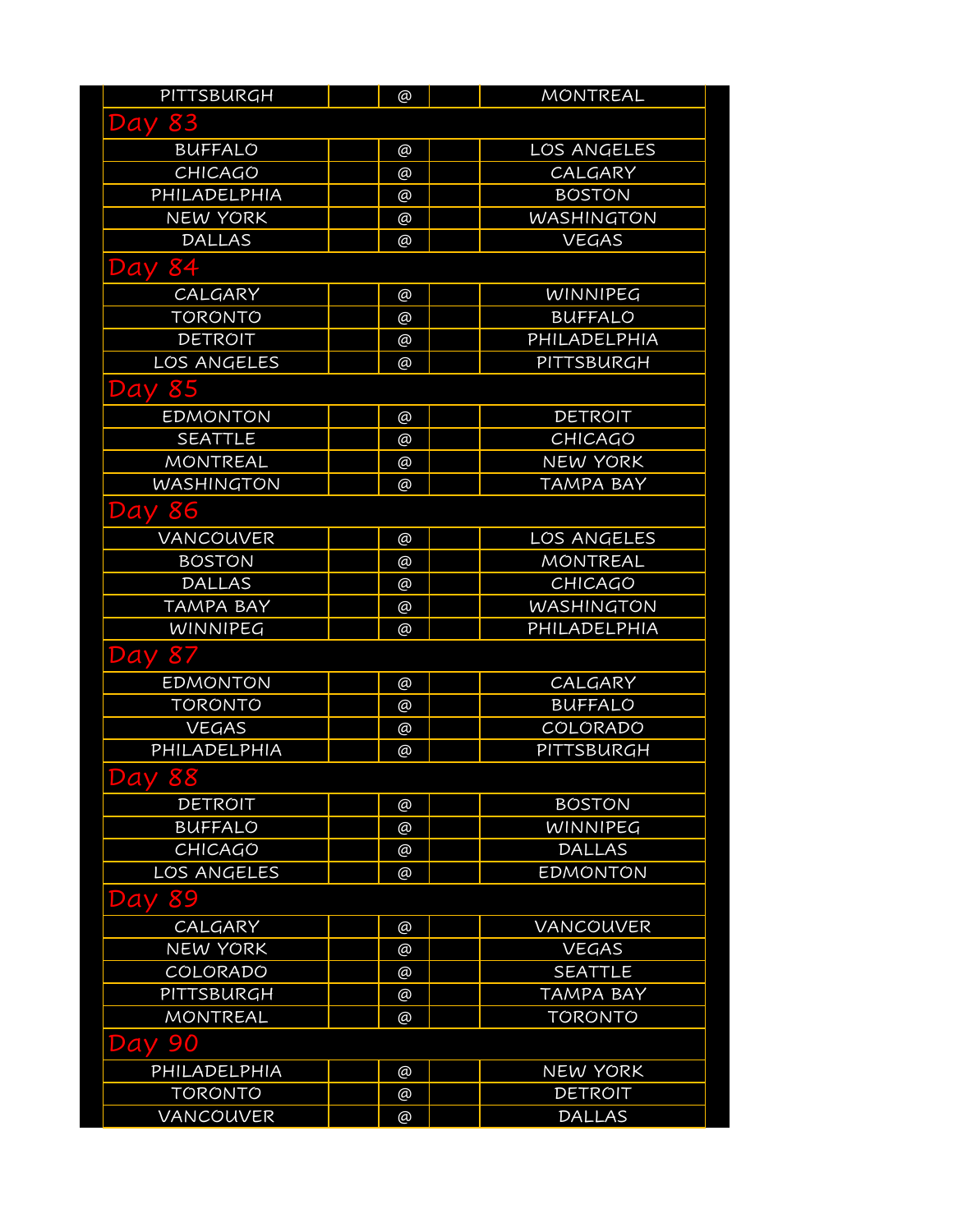| <b>BOSTON</b>      | @        | <b>BUFFALO</b>     |
|--------------------|----------|--------------------|
| <b>SEATTLE</b>     | @        | <b>WINNIPEG</b>    |
| <b>Day 91</b>      |          |                    |
| <b>DETROIT</b>     | @        | CALGARY            |
| <b>BUFFALO</b>     | @        | <b>BOSTON</b>      |
| <b>VEGAS</b>       | @        | <b>CHICAGO</b>     |
| <b>TAMPA BAY</b>   | @        | <b>MONTREAL</b>    |
| <b>WINNIPEG</b>    | @        | COLORADO           |
| <b>Day 92</b>      |          |                    |
| PITTSBURGH         | @        | <b>WASHINGTON</b>  |
| <b>EDMONTON</b>    | @        | LOS ANGELES        |
| COLORADO           | @        | PHILADELPHIA       |
| CALGARY            | @        | VANCOUVER          |
| <b>NEW YORK</b>    | @        | <b>TORONTO</b>     |
| <b>Day 93</b>      |          |                    |
| LOS ANGELES        | @        | <b>VEGAS</b>       |
| <b>DALLAS</b>      | @        | <b>SEATTLE</b>     |
| <b>WINNIPEG</b>    | @        | <b>EDMONTON</b>    |
| <b>WASHINGTON</b>  | @        | <b>TAMPA BAY</b>   |
| <b>MONTREAL</b>    | @        | PITTSBURGH         |
| <b>Day 94</b>      |          |                    |
| <b>VANCOUVER</b>   | @        | <b>EDMONTON</b>    |
| <b>CHICAGO</b>     | @        | <b>WINNIPEG</b>    |
| <b>NEW YORK</b>    | @        | <b>DETROIT</b>     |
| <b>VEGAS</b>       | @        | CALGARY            |
| COLORADO           | @        | <b>TAMPA BAY</b>   |
| <b>Day 95</b>      |          |                    |
| <b>BUFFALO</b>     | @        | PITTSBURGH         |
| <b>SEATTLE</b>     | @        | <b>CHICAGO</b>     |
| <b>WINNIPEG</b>    | @        | <b>DALLAS</b>      |
| <b>TAMPA BAY</b>   | @        | <b>MONTREAL</b>    |
| <b>BOSTON</b>      | @        | <b>EDMONTON</b>    |
| <b>DETROIT</b>     | @        | <b>TORONTO</b>     |
| <b>WASHINGTON</b>  | @        | <b>LOS ANGELES</b> |
| 96<br>Day          |          |                    |
| PHILADELPHIA       | @        | COLORADO           |
| CALGARY            | @        | <b>NEW YORK</b>    |
| <b>TORONTO</b>     | @        | <b>BOSTON</b>      |
| DETROIT            | @        | <b>BUFFALO</b>     |
| <b>LOS ANGELES</b> | $\omega$ | <b>VEGAS</b>       |
| Day 97             |          |                    |
| <b>EDMONTON</b>    | @        | PHILADELPHIA       |
| <b>DALLAS</b>      | @        | <b>TORONTO</b>     |
| <b>MONTREAL</b>    | $\omega$ | <b>NEW YORK</b>    |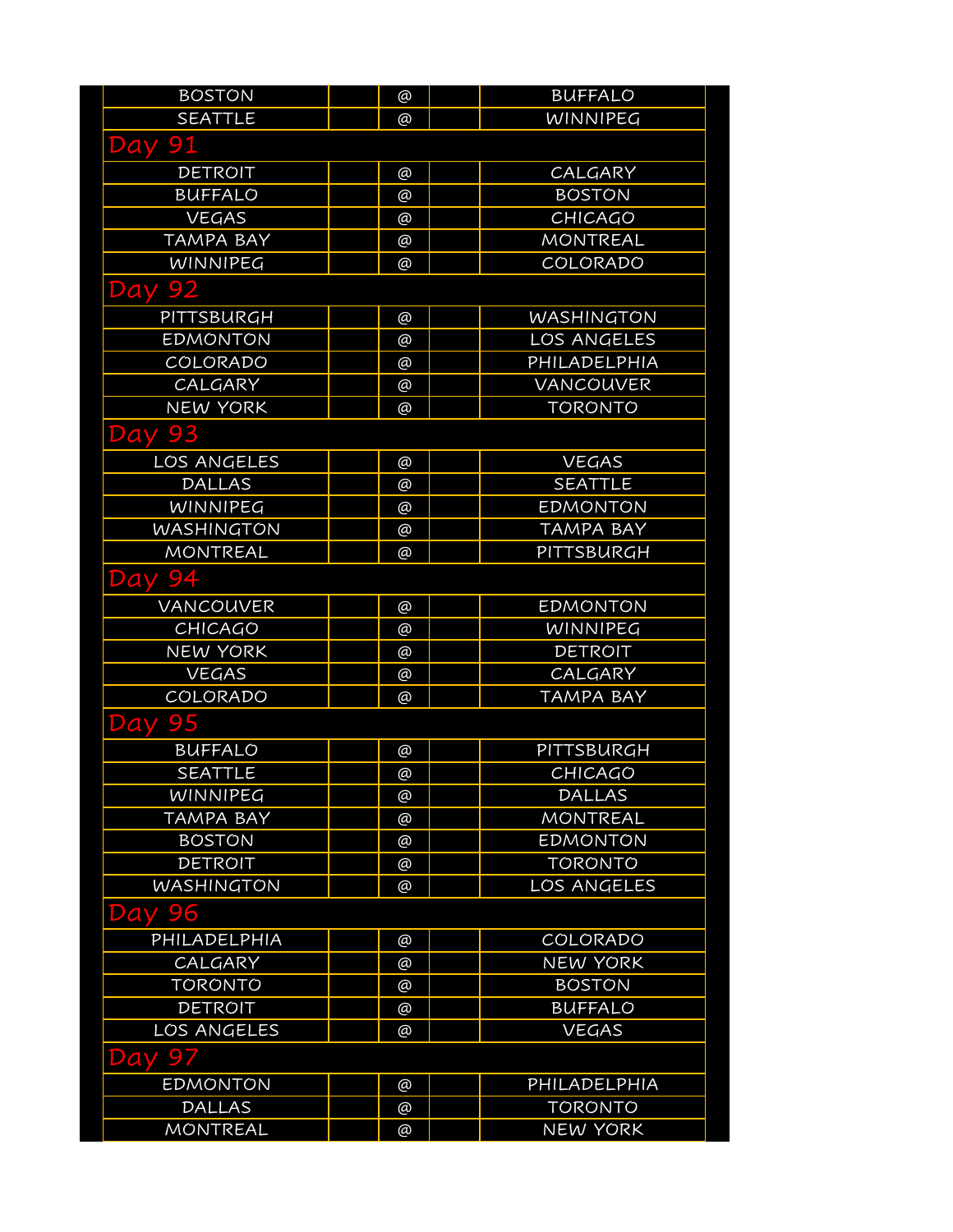| <b>CHICAGO</b>     | @ | <b>WASHINGTON</b> |
|--------------------|---|-------------------|
| <b>Day 98</b>      |   |                   |
| <b>COLORADO</b>    | @ | <b>SEATTLE</b>    |
| <b>PITTSBURGH</b>  | @ | VANCOUVER         |
| <b>MONTREAL</b>    | @ | <b>BOSTON</b>     |
| <b>BUFFALO</b>     | @ | <b>TAMPA BAY</b>  |
| <b>Day 99</b>      |   |                   |
| PHILADELPHIA       | @ | <b>NEW YORK</b>   |
| <b>BOSTON</b>      | @ | <b>DETROIT</b>    |
| VANCOUVER          | @ | LOS ANGELES       |
| <b>SEATTLE</b>     | @ | MONTREAL          |
| COLORADO           | @ | <b>CHICAGO</b>    |
| <b>TAMPA BAY</b>   | @ | <b>TORONTO</b>    |
| CALGARY            | @ | <b>WASHINGTON</b> |
| <b>VEGAS</b>       | @ | <b>EDMONTON</b>   |
| <b>WINNIPEG</b>    | @ | <b>DALLAS</b>     |
| <b>Day 100</b>     |   |                   |
| <b>DETROIT</b>     | @ | PITTSBURGH        |
| <b>WASHINGTON</b>  | @ | WINNIPEG          |
| LOS ANGELES        | @ | CALGARY           |
| <b>DALLAS</b>      | @ | COLORADO          |
| <b>NEW YORK</b>    | @ | PHILADELPHIA      |
| <b>Day 101</b>     |   |                   |
| <b>CHICAGO</b>     | @ | <b>SEATTLE</b>    |
| <b>TORONTO</b>     | @ | VANCOUVER         |
| <b>EDMONTON</b>    | @ | <b>VEGAS</b>      |
| PITTSBURGH         | @ | <b>TAMPA BAY</b>  |
| <b>MONTREAL</b>    | @ | <b>BUFFALO</b>    |
| <b>Day 102</b>     |   |                   |
| PHILADELPHIA       | @ | <b>NEW YORK</b>   |
| <b>TORONTO</b>     | @ | <b>DETROIT</b>    |
| <b>SEATTLE</b>     | @ | <b>VEGAS</b>      |
| VANCOUVER          | @ | CALGARY           |
| <b>LOS ANGELES</b> | @ | <b>DALLAS</b>     |
| 103<br>Day         |   |                   |
| <b>BUFFALO</b>     | @ | <b>CHICAGO</b>    |
| <b>DETROIT</b>     | @ | <b>EDMONTON</b>   |
| <b>NEW YORK</b>    | @ | <b>WASHINGTON</b> |
| <b>BOSTON</b>      | @ | <b>MONTREAL</b>   |
| 104<br>Day         |   |                   |
| <b>WINNIPEG</b>    | @ | COLORADO          |
| <b>TAMPA BAY</b>   | @ | PITTSBURGH        |
| <b>BUFFALO</b>     | @ | <b>DALLAS</b>     |
| CHICAGO            | @ | LOS ANGELES       |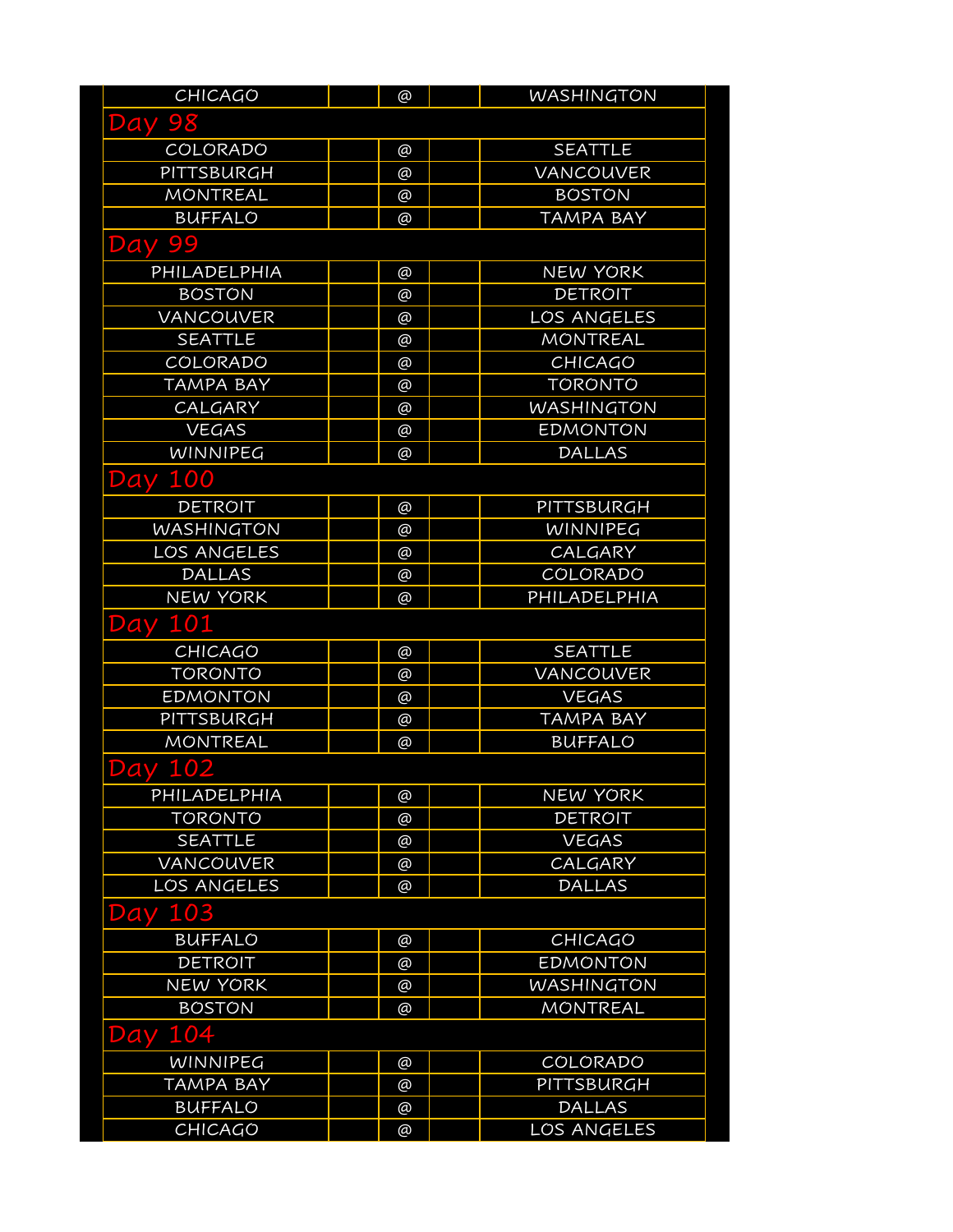| <b>Day 105</b>    |   |                    |
|-------------------|---|--------------------|
| <b>VEGAS</b>      | @ | <b>SEATTLE</b>     |
| COLORADO          | @ | WINNIPEG           |
| <b>WASHINGTON</b> | @ | PHILADELPHIA       |
| <b>EDMONTON</b>   | @ | <b>BOSTON</b>      |
| CALGARY           | @ | VANCOUVER          |
| <b>Day 106</b>    |   |                    |
| <b>MONTREAL</b>   | @ | <b>TORONTO</b>     |
| PITTSBURGH        | @ | <b>BUFFALO</b>     |
| PHILADELPHIA      | @ | <b>TAMPA BAY</b>   |
| <b>DALLAS</b>     | @ | <b>CHICAGO</b>     |
| <b>Day 107</b>    |   |                    |
| <b>BOSTON</b>     | @ | <b>DETROIT</b>     |
| <b>WASHINGTON</b> | @ | <b>NEW YORK</b>    |
| <b>VANCOUVER</b>  | @ | <b>EDMONTON</b>    |
| <b>BUFFALO</b>    | @ | <b>VEGAS</b>       |
| LOS ANGELES       | @ | WINNIPEG           |
| <b>Day 108</b>    |   |                    |
| <b>SEATTLE</b>    | @ | <b>WASHINGTON</b>  |
| <b>DETROIT</b>    | @ | <b>BOSTON</b>      |
| WINNIPEG          | @ | <b>VANCOUVER</b>   |
| PHILADELPHIA      | @ | LOS ANGELES        |
| COLORADO          | @ | CALGARY            |
| <b>Day 109</b>    |   |                    |
| <b>TAMPA BAY</b>  | @ | <b>DALLAS</b>      |
| <b>TORONTO</b>    | @ | <b>MONTREAL</b>    |
| <b>VEGAS</b>      | @ | PITTSBURGH         |
| <b>NEW YORK</b>   | @ | PHILADELPHIA       |
| <b>Day 110</b>    |   |                    |
| <b>DALLAS</b>     | @ | COLORADO           |
| <b>EDMONTON</b>   | @ | <b>LOS ANGELES</b> |
| VANCOUVER         | @ | <b>VEGAS</b>       |
| <b>CHICAGO</b>    | @ | <b>SEATTLE</b>     |
| Day 111           |   |                    |
| <b>MONTREAL</b>   | @ | <b>TORONTO</b>     |
| PITTSBURGH        | @ | <b>TAMPA BAY</b>   |
| CALGARY           | @ | <b>BUFFALO</b>     |
| VANCOUVER         | @ | LOS ANGELES        |
| 112<br>Day        |   |                    |
| <b>TORONTO</b>    | @ | <b>NEW YORK</b>    |
| <b>BUFFALO</b>    | @ | <b>DETROIT</b>     |
| PHILADELPHIA      | @ | <b>VANCOUVER</b>   |
| <b>SEATTLE</b>    | @ | CALGARY            |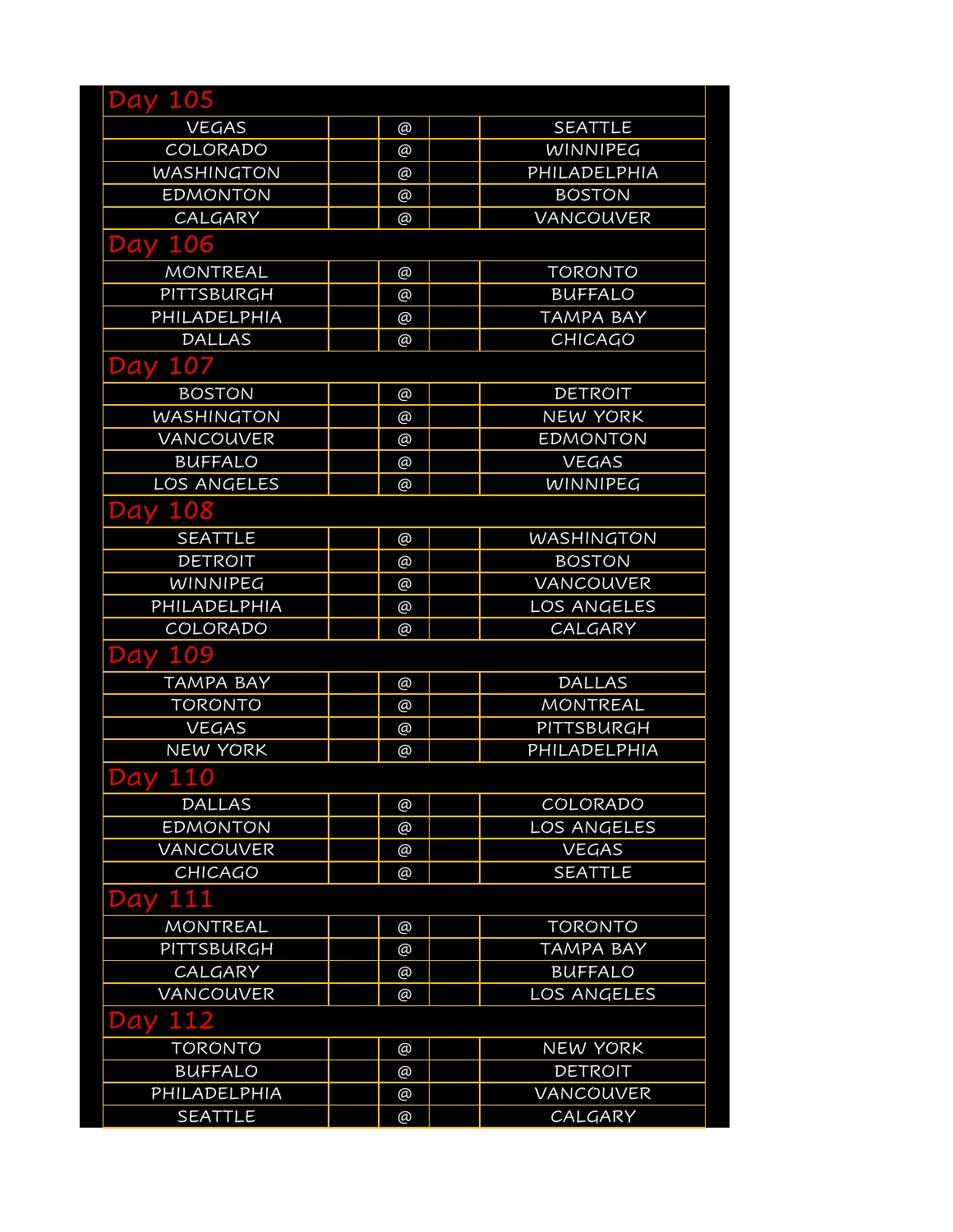| TAMPA BAY         | @ | <b>BOSTON</b>     |
|-------------------|---|-------------------|
| <b>Day 113</b>    |   |                   |
| COLORADO          | @ | <b>CHICAGO</b>    |
| <b>WINNIPEG</b>   | @ | <b>DALLAS</b>     |
| PITTSBURGH        | @ | <b>WASHINGTON</b> |
| <b>MONTREAL</b>   | ര | <b>VEGAS</b>      |
| 114<br>Day        |   |                   |
| CALGARY           | @ | <b>EDMONTON</b>   |
| <b>BOSTON</b>     | @ | <b>MONTREAL</b>   |
| <b>VEGAS</b>      | @ | <b>TORONTO</b>    |
| <b>DALLAS</b>     | @ | WINNIPEG          |
| <b>NEW YORK</b>   | @ | PITTSBURGH        |
| LOS ANGELES       | @ | <b>BUFFALO</b>    |
| <b>WASHINGTON</b> | @ | COLORADO          |
| CHICAGO           | @ | <b>SEATTLE</b>    |
| <b>Day 115</b>    |   |                   |
| <b>DETROIT</b>    | @ | <b>TAMPA BAY</b>  |
| <b>EDMONTON</b>   | @ | COLORADO          |
| PITTSBURGH        | @ | PHILADELPHIA      |
| <b>VANCOUVER</b>  | @ | <b>CHICAGO</b>    |
| <b>Day 116</b>    |   |                   |
| <b>TAMPA BAY</b>  | @ | <b>DETROIT</b>    |
| <b>BOSTON</b>     | @ | <b>NEW YORK</b>   |
| <b>BUFFALO</b>    | @ | <b>TORONTO</b>    |
| <b>VEGAS</b>      | @ | LOS ANGELES       |
| WINNIPEG          | @ | <b>SEATTLE</b>    |
| <b>Day 117</b>    |   |                   |
| LOS ANGELES       | @ | <b>BOSTON</b>     |
| <b>NEW YORK</b>   | @ | CALGARY           |
| <b>WASHINGTON</b> | @ | MONTREAL          |
| <b>DALLAS</b>     | @ | <b>EDMONTON</b>   |
| COLORADO          | @ | WINNIPEG          |
| PHILADELPHIA      | @ | <b>BUFFALO</b>    |
| Day 118           |   |                   |
| CALGARY           | @ | <b>VEGAS</b>      |
| <b>TORONTO</b>    | @ | <b>TAMPA BAY</b>  |
| <b>CHICAGO</b>    | @ | <b>DALLAS</b>     |
| <b>MONTREAL</b>   | @ | PHILADELPHIA      |
| <b>DETROIT</b>    | @ | <b>VANCOUVER</b>  |
| <b>EDMONTON</b>   | @ | PITTSBURGH        |
| 119<br>Day        |   |                   |
| <b>SEATTLE</b>    | @ | <b>BOSTON</b>     |
| PITTSBURGH        | @ | <b>WASHINGTON</b> |
| <b>TORONTO</b>    | @ | <b>DETROIT</b>    |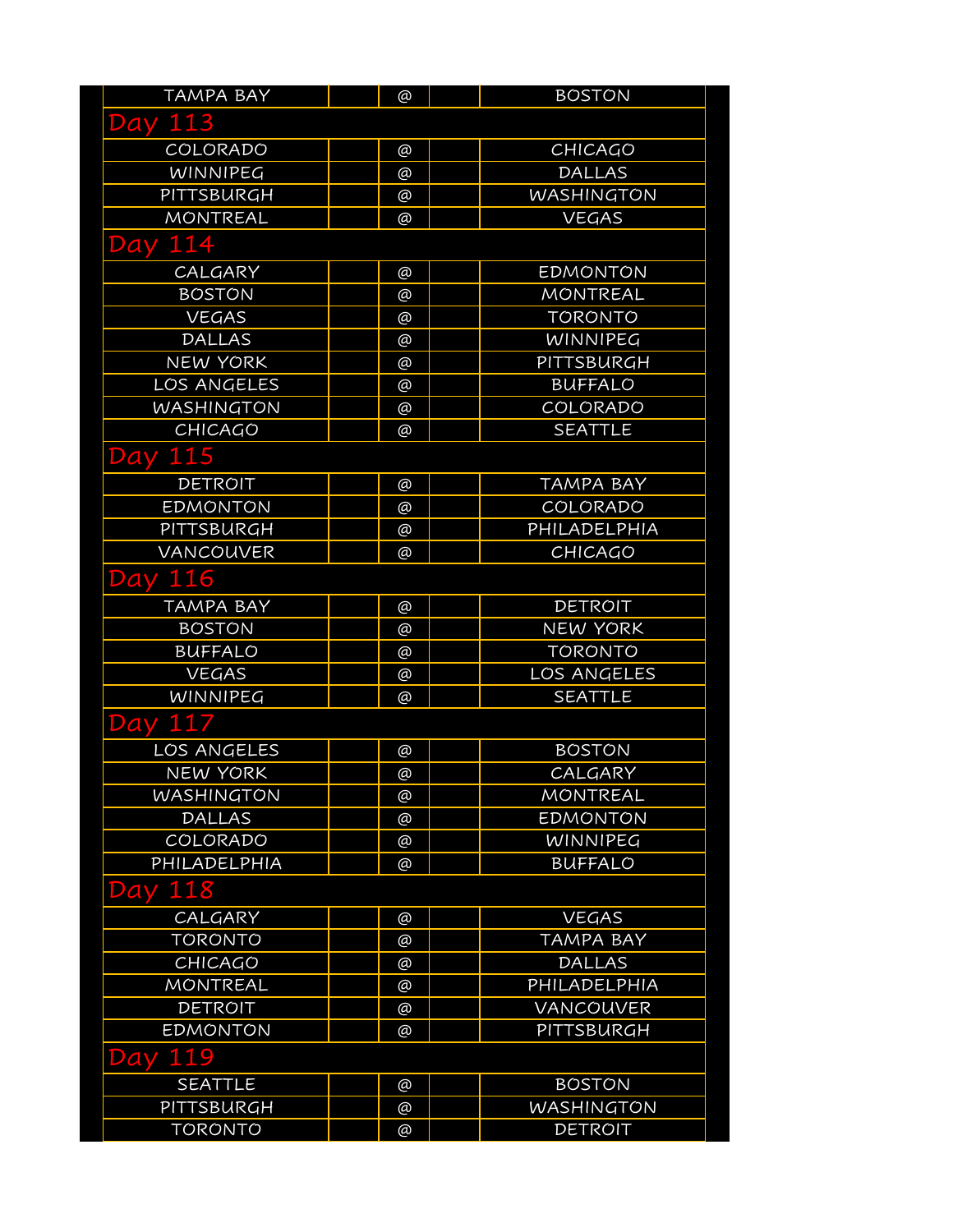| PHILADELPHIA       | @ | <b>NEW YORK</b>    |
|--------------------|---|--------------------|
| <b>Day 120</b>     |   |                    |
| <b>VANCOUVER</b>   | @ | <b>EDMONTON</b>    |
| TAMPA BAY          | @ | <b>BUFFALO</b>     |
| COLORADO           | @ | <b>CHICAGO</b>     |
| <b>BOSTON</b>      | @ | <b>WASHINGTON</b>  |
| <b>SEATTLE</b>     | @ | LOS ANGELES        |
| <b>Day 121</b>     |   |                    |
| <b>VEGAS</b>       | @ | CALGARY            |
| <b>WINNIPEG</b>    | @ | <b>DALLAS</b>      |
| <b>DETROIT</b>     | @ | <b>TORONTO</b>     |
| <b>BUFFALO</b>     | @ | <b>MONTREAL</b>    |
| <b>Day 122</b>     |   |                    |
| <b>MONTREAL</b>    | @ | COLORADO           |
| <b>WASHINGTON</b>  | @ | PITTSBURGH         |
| LOS ANGELES        | @ | <b>VEGAS</b>       |
| <b>DALLAS</b>      | @ | WINNIPEG           |
| <b>Day 123</b>     |   |                    |
| <b>NEW YORK</b>    | @ | <b>TAMPA BAY</b>   |
| <b>EDMONTON</b>    | @ | <b>VANCOUVER</b>   |
| CALGARY            | @ | <b>SEATTLE</b>     |
| <b>CHICAGO</b>     | @ | PHILADELPHIA       |
| <b>TORONTO</b>     | @ | <b>DETROIT</b>     |
| <b>Day 124</b>     |   |                    |
| PITTSBURGH         | @ | <b>NEW YORK</b>    |
| <b>VANCOUVER</b>   | @ | CALGARY            |
| <b>TAMPA BAY</b>   | @ | CHICAGO            |
| <b>VEGAS</b>       | @ | <b>BUFFALO</b>     |
| <b>Day 125</b>     |   |                    |
| <b>BUFFALO</b>     | @ | <b>BOSTON</b>      |
| <b>DETROIT</b>     | @ | <b>TORONTO</b>     |
| PHILADELPHIA       | @ | <b>MONTREAL</b>    |
| <b>WINNIPEG</b>    | @ | <b>SEATTLE</b>     |
| <b>Day 126</b>     |   |                    |
| <b>LOS ANGELES</b> | @ | <b>EDMONTON</b>    |
| COLORADO           | @ | <b>WASHINGTON</b>  |
| <b>DALLAS</b>      | @ | WINNIPEG           |
| <b>NEW YORK</b>    | @ | <b>TAMPA BAY</b>   |
| <b>MONTREAL</b>    | @ | PITTSBURGH         |
| 127<br>Day         |   |                    |
| <b>BOSTON</b>      | @ | <b>LOS ANGELES</b> |
| <b>CHICAGO</b>     | @ | COLORADO           |
| <b>SEATTLE</b>     | @ | <b>DALLAS</b>      |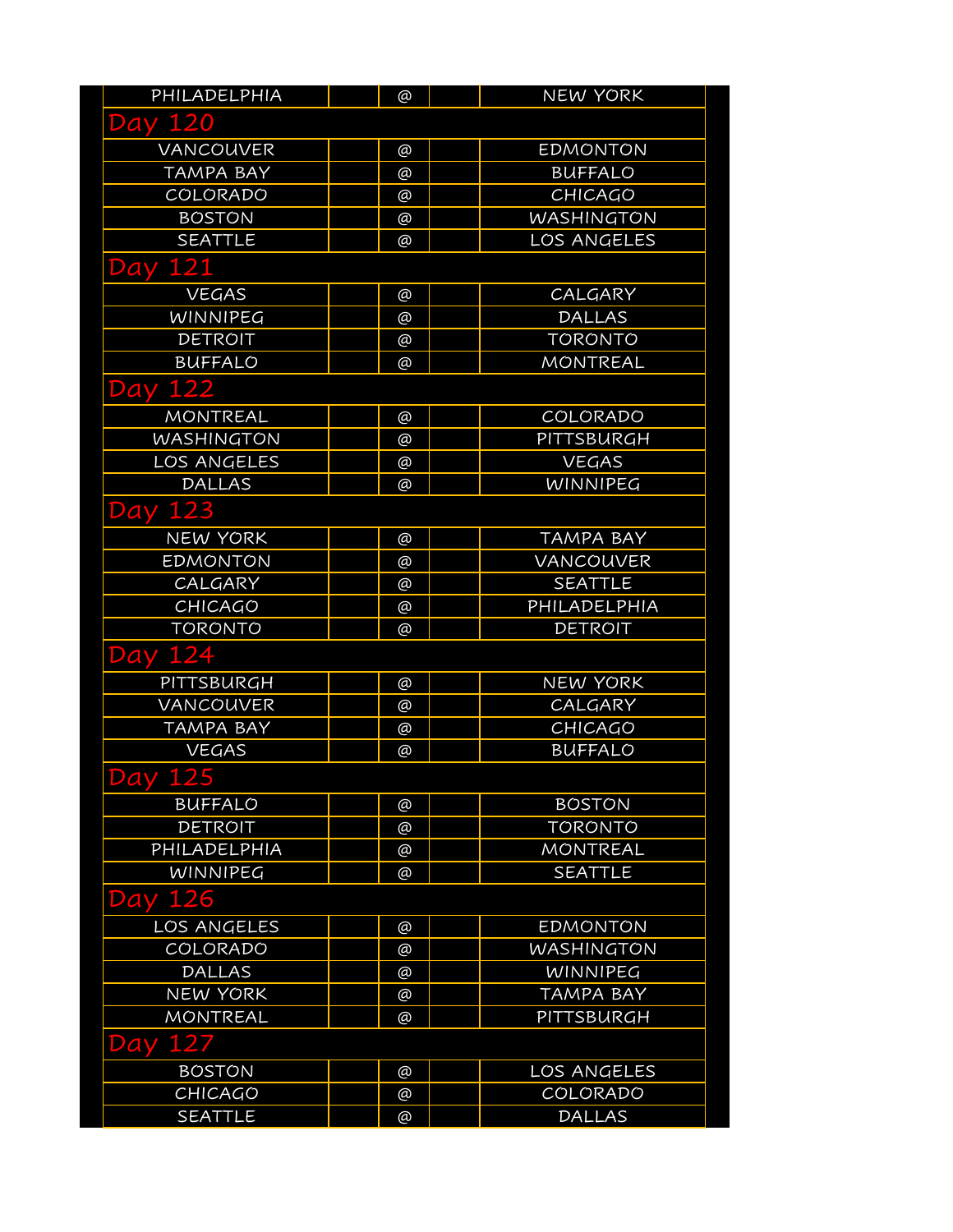| WASHINGTON        | @        | PHILADELPHIA      |
|-------------------|----------|-------------------|
| CALGARY           | @        | <b>VEGAS</b>      |
| <b>Day 128</b>    |          |                   |
| <b>EDMONTON</b>   | @        | <b>VANCOUVER</b>  |
| <b>TAMPA BAY</b>  | @        | <b>DETROIT</b>    |
| WINNIPEG          | @        | <b>BUFFALO</b>    |
| <b>BOSTON</b>     | @        | <b>TORONTO</b>    |
| <b>Day 129</b>    |          |                   |
| LOS ANGELES       | @        | <b>CHICAGO</b>    |
| VANCOUVER         | @        | <b>NEW YORK</b>   |
| COLORADO          | @        | CALGARY           |
| <b>SEATTLE</b>    | @        | WINNIPEG          |
| <b>BUFFALO</b>    | @        | <b>EDMONTON</b>   |
| PHILADELPHIA      | @        | <b>BOSTON</b>     |
| <b>Day 130</b>    |          |                   |
| <b>WASHINGTON</b> | @        | PITTSBURGH        |
| CALGARY           | @        | <b>MONTREAL</b>   |
| <b>DALLAS</b>     | @        | <b>SEATTLE</b>    |
| <b>NEW YORK</b>   | @        | PHILADELPHIA      |
| <b>VEGAS</b>      | @        | LOS ANGELES       |
| 131<br>Day        |          |                   |
| <b>DETROIT</b>    | @        | <b>VEGAS</b>      |
| PITTSBURGH        | @        | <b>WASHINGTON</b> |
| CHICAGO           | @        | COLORADO          |
| <b>EDMONTON</b>   | @        | VANCOUVER         |
| <b>Day 132</b>    |          |                   |
| <b>TORONTO</b>    | @        | <b>DETROIT</b>    |
| <b>WINNIPEG</b>   | @        | <b>DALLAS</b>     |
| LOS ANGELES       | @        | <b>TAMPA BAY</b>  |
| <b>MONTREAL</b>   | @        | CALGARY           |
| 133<br>Day        |          |                   |
| <b>TAMPA BAY</b>  | @        | PHILADELPHIA      |
| <b>BOSTON</b>     | @        | <b>TORONTO</b>    |
| VANCOUVER         | @        | <b>EDMONTON</b>   |
| CALGARY           | @        | <b>CHICAGO</b>    |
| Day               |          |                   |
| PITTSBURGH        | @        | <b>NEW YORK</b>   |
| <b>SEATTLE</b>    | @        | <b>BUFFALO</b>    |
| COLORADO          | $\omega$ | <b>VEGAS</b>      |
| <b>WASHINGTON</b> | @        | <b>MONTREAL</b>   |
| <b>Day 135</b>    |          |                   |
| <b>DALLAS</b>     | @        | <b>SEATTLE</b>    |
| <b>VEGAS</b>      | $\omega$ | VANCOUVER         |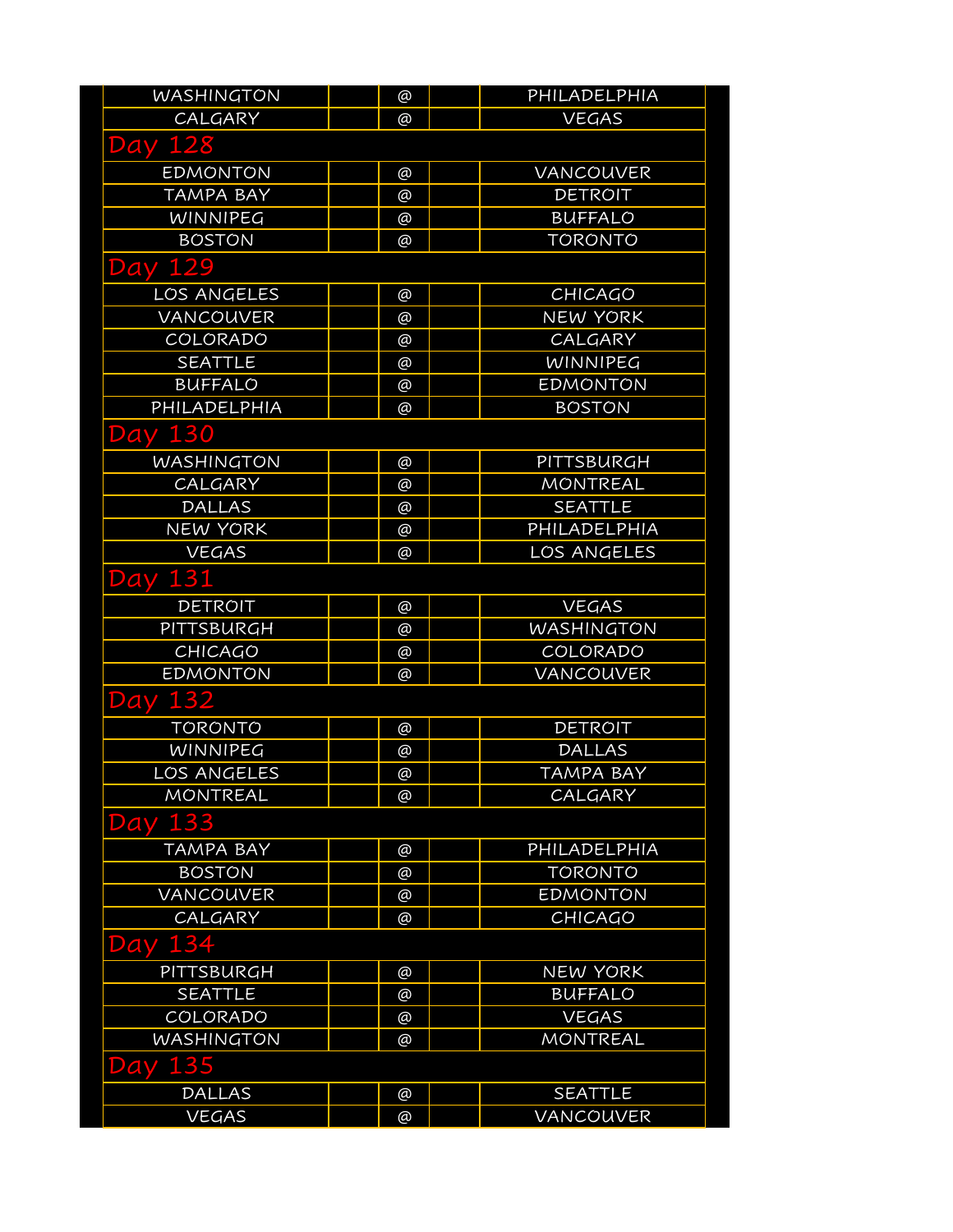| <b>DETROIT</b>    | @ | <b>BOSTON</b>      |
|-------------------|---|--------------------|
| PHILADELPHIA      | @ | PITTSBURGH         |
| <b>NEW YORK</b>   | ര | <b>WINNIPEG</b>    |
| <b>Day 136</b>    |   |                    |
| <b>EDMONTON</b>   | @ | <b>LOS ANGELES</b> |
| <b>TORONTO</b>    | @ | <b>WASHINGTON</b>  |
| <b>BUFFALO</b>    | @ | <b>TAMPA BAY</b>   |
| <b>CHICAGO</b>    | @ | COLORADO           |
| <b>Day 137</b>    |   |                    |
| LOS ANGELES       | @ | <b>DALLAS</b>      |
| <b>MONTREAL</b>   | @ | <b>BOSTON</b>      |
| <b>COLORADO</b>   | @ | <b>DETROIT</b>     |
| <b>TAMPA BAY</b>  | @ | <b>NEW YORK</b>    |
| <b>Day 138</b>    |   |                    |
| <b>VEGAS</b>      | @ | <b>CHICAGO</b>     |
| PITTSBURGH        | @ | PHILADELPHIA       |
| <b>TORONTO</b>    | @ | <b>MONTREAL</b>    |
| <b>DETROIT</b>    | @ | <b>BUFFALO</b>     |
| <b>EDMONTON</b>   | @ | <b>CALGARY</b>     |
| <b>SEATTLE</b>    | @ | <b>DALLAS</b>      |
| WINNIPEG          | @ | <b>VANCOUVER</b>   |
| <b>WASHINGTON</b> | @ | <b>TAMPA BAY</b>   |
| <b>Day 139</b>    |   |                    |
| <b>VANCOUVER</b>  | @ | COLORADO           |
| PHILADELPHIA      | @ | <b>WASHINGTON</b>  |
| <b>CALGARY</b>    | @ | <b>EDMONTON</b>    |
| <b>BUFFALO</b>    | @ | <b>TORONTO</b>     |
| <b>NEW YORK</b>   | @ | PITTSBURGH         |
| <b>MONTREAL</b>   | @ | <b>SEATTLE</b>     |
| 140<br>Day        |   |                    |
| CHICAGO           | @ | <b>VEGAS</b>       |
| <b>BOSTON</b>     | @ | WINNIPEG           |
| <b>TAMPA BAY</b>  | @ | COLORADO           |
| <b>BUFFALO</b>    | @ | <b>DETROIT</b>     |
| <b>DALLAS</b>     | @ | LOS ANGELES        |
| Day 141           |   |                    |
| LOS ANGELES       | @ | CHICAGO            |
| <b>DETROIT</b>    | @ | <b>BUFFALO</b>     |
| PHILADELPHIA      | @ | <b>MONTREAL</b>    |
| <b>SEATTLE</b>    | @ | <b>EDMONTON</b>    |
| COLORADO          | @ | <b>WINNIPEG</b>    |
| <b>WASHINGTON</b> | @ | PITTSBURGH         |
| 142<br>Day        |   |                    |
| <b>TORONTO</b>    | @ | <b>BOSTON</b>      |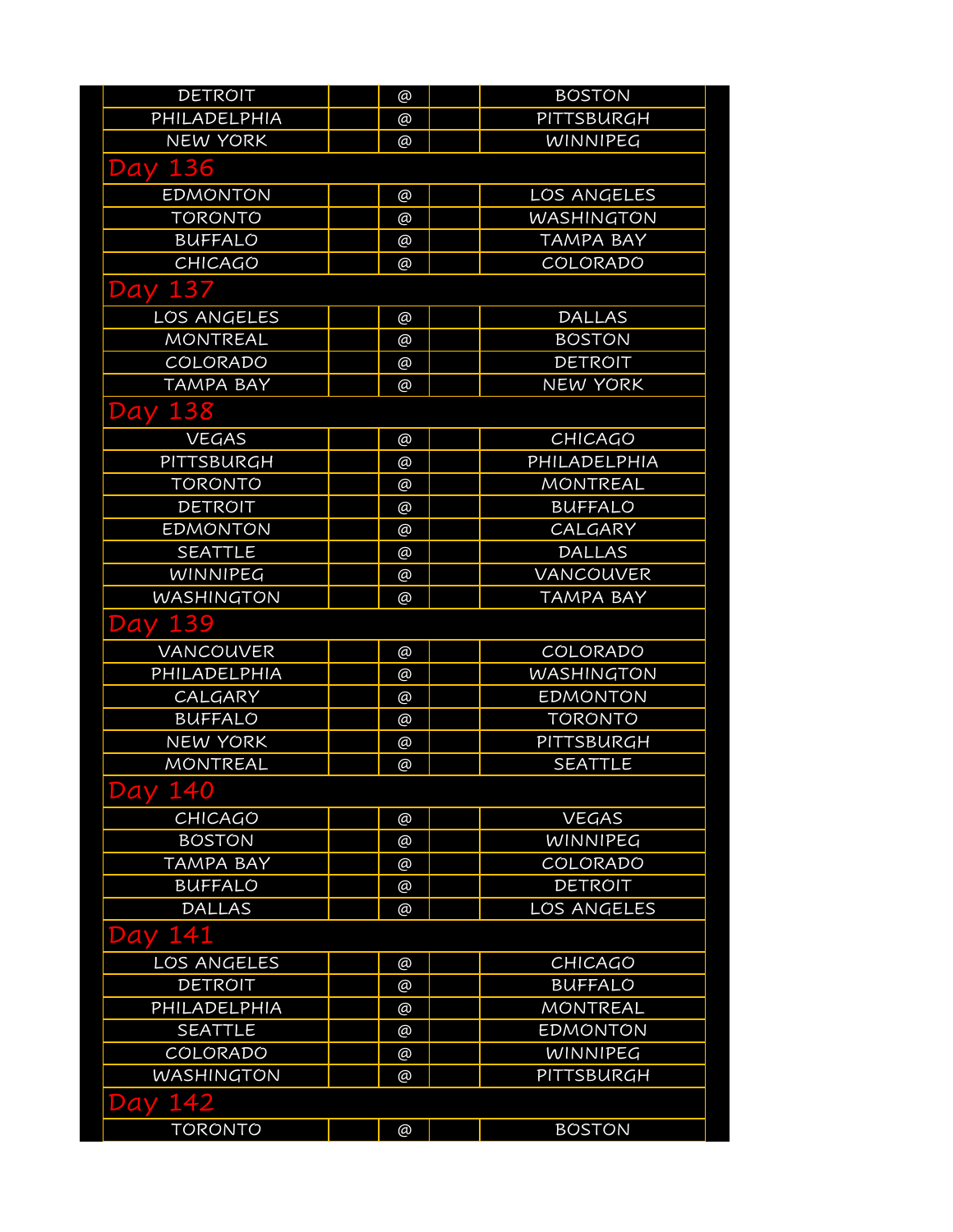| <b>VEGAS</b>       | @ | CALGARY            |
|--------------------|---|--------------------|
| <b>DALLAS</b>      | @ | <b>NEW YORK</b>    |
| VANCOUVER          | @ | LOS ANGELES        |
| PITTSBURGH         | @ | <b>WASHINGTON</b>  |
| <b>Day 143</b>     |   |                    |
| <b>WINNIPEG</b>    | @ | <b>SEATTLE</b>     |
| CALGARY            | @ | <b>VEGAS</b>       |
| <b>EDMONTON</b>    | @ | <b>TORONTO</b>     |
| <b>BOSTON</b>      | @ | <b>TAMPA BAY</b>   |
| 144<br>Day         |   |                    |
| <b>CHICAGO</b>     | @ | <b>DALLAS</b>      |
| <b>NEW YORK</b>    | @ | PHILADELPHIA       |
| <b>TORONTO</b>     | @ | <b>SEATTLE</b>     |
| <b>LOS ANGELES</b> | @ | <b>VANCOUVER</b>   |
| 145<br>Day         |   |                    |
| <b>MONTREAL</b>    | @ | LOS ANGELES        |
| <b>SEATTLE</b>     | @ | <b>CHICAGO</b>     |
| TAMPA BAY          | @ | PHILADELPHIA       |
| <b>VEGAS</b>       | @ | <b>NEW YORK</b>    |
| <b>DETROIT</b>     | @ | <b>TORONTO</b>     |
| <b>BUFFALO</b>     | @ | <b>BOSTON</b>      |
| <b>Day 146</b>     |   |                    |
| <b>WINNIPEG</b>    | @ | CALGARY            |
| VANCOUVER          | @ | COLORADO           |
| PITTSBURGH         | @ | <b>EDMONTON</b>    |
| <b>NEW YORK</b>    | @ | <b>WASHINGTON</b>  |
| Day 147            |   |                    |
| <b>VEGAS</b>       | @ | <b>DALLAS</b>      |
| <b>TORONTO</b>     | @ | <b>MONTREAL</b>    |
| <b>BOSTON</b>      | @ | <b>BUFFALO</b>     |
| PHILADELPHIA       | @ | <b>DETROIT</b>     |
| <b>CHICAGO</b>     | @ | <b>NEW YORK</b>    |
| <b>SEATTLE</b>     | @ | VANCOUVER          |
| <b>WASHINGTON</b>  | @ | <b>TAMPA BAY</b>   |
| 148<br>Day         |   |                    |
| <b>EDMONTON</b>    | @ | WINNIPEG           |
| COLORADO           | @ | <b>VEGAS</b>       |
| PHILADELPHIA       | @ | <b>SEATTLE</b>     |
| <b>DALLAS</b>      | @ | <b>BOSTON</b>      |
| CALGARY            | @ | VANCOUVER          |
| 149<br>Day         |   |                    |
| VANCOUVER          | @ | PITTSBURGH         |
| <b>MONTREAL</b>    | @ | WINNIPEG           |
| <b>TAMPA BAY</b>   | @ | <b>LOS ANGELES</b> |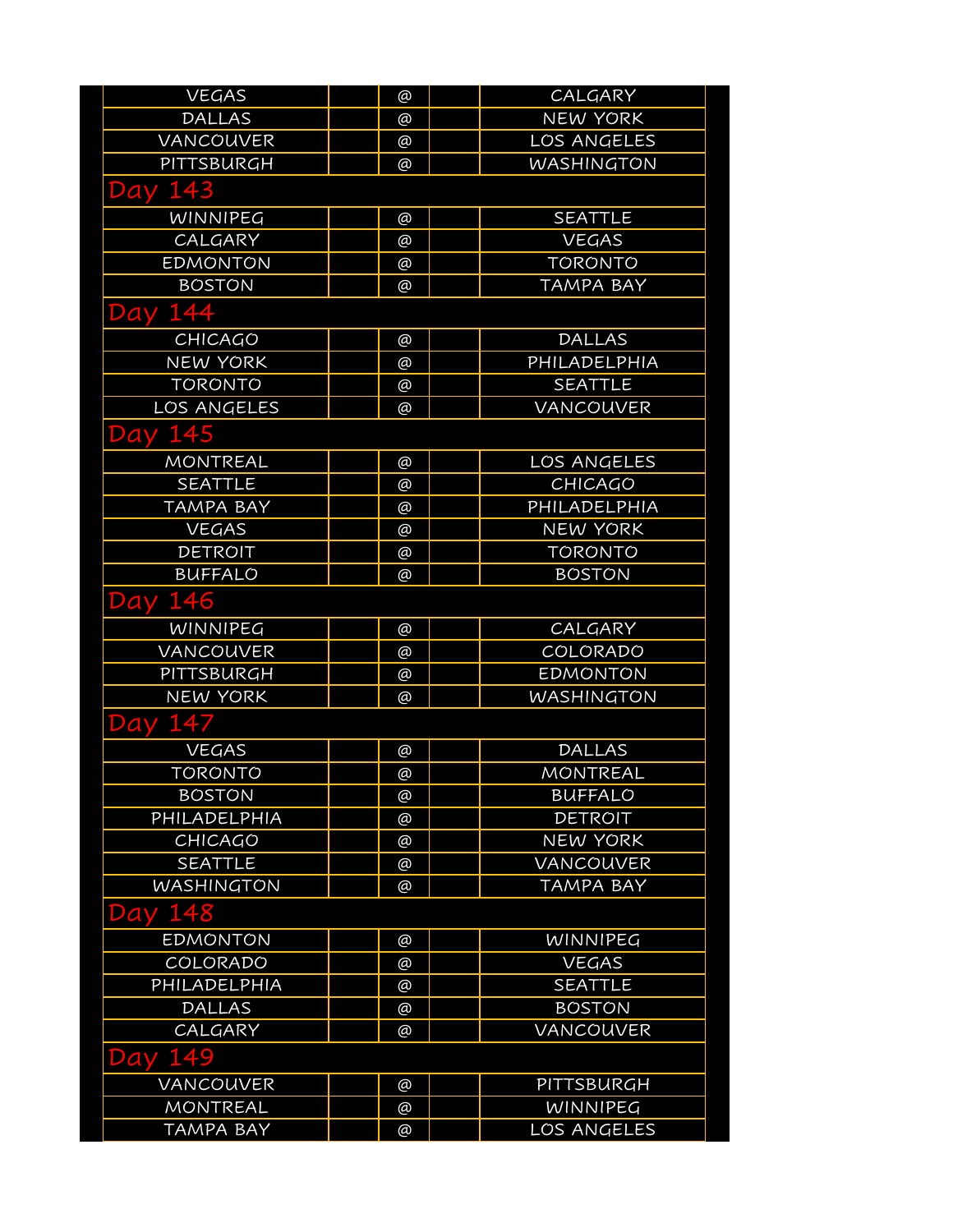| <b>SEATTLE</b>     | @ | <b>DETROIT</b>     |
|--------------------|---|--------------------|
| <b>CHICAGO</b>     | @ | CALGARY            |
| <b>Day 150</b>     |   |                    |
| <b>DETROIT</b>     | @ | <b>BUFFALO</b>     |
| <b>LOS ANGELES</b> | @ | <b>VEGAS</b>       |
| <b>NEW YORK</b>    | @ | PITTSBURGH         |
| COLORADO           | @ | <b>DALLAS</b>      |
| <b>WINNIPEG</b>    | @ | <b>CHICAGO</b>     |
| <b>Day 151</b>     |   |                    |
| <b>MONTREAL</b>    | @ | <b>TORONTO</b>     |
| CALGARY            | @ | <b>EDMONTON</b>    |
| <b>WASHINGTON</b>  | @ | <b>NEW YORK</b>    |
| <b>VEGAS</b>       | @ | VANCOUVER          |
| <b>BUFFALO</b>     | @ | PHILADELPHIA       |
| <b>Day 152</b>     |   |                    |
| PITTSBURGH         | @ | <b>MONTREAL</b>    |
| <b>DALLAS</b>      | @ | <b>WASHINGTON</b>  |
| <b>EDMONTON</b>    | @ | <b>SEATTLE</b>     |
| LOS ANGELES        | @ | COLORADO           |
| 153<br>Day         |   |                    |
| <b>TORONTO</b>     | @ | PHILADELPHIA       |
| <b>DETROIT</b>     | @ | <b>MONTREAL</b>    |
| <b>BOSTON</b>      | @ | <b>VEGAS</b>       |
| <b>NEW YORK</b>    | @ | TAMPA BAY          |
| <b>Day 154</b>     |   |                    |
| WINNIPEG           | @ | <b>LOS ANGELES</b> |
| <b>DETROIT</b>     | @ | <b>BOSTON</b>      |
| <b>BUFFALO</b>     | @ | <b>TORONTO</b>     |
| <b>TAMPA BAY</b>   | @ | <b>EDMONTON</b>    |
| <b>SEATTLE</b>     | @ | <b>DALLAS</b>      |
| COLORADO           | @ | <b>CHICAGO</b>     |
| <b>VANCOUVER</b>   | @ | CALGARY            |
| PITTSBURGH         | @ | <b>WASHINGTON</b>  |
| PHILADELPHIA       | @ | <b>NEW YORK</b>    |
| 155<br>Day         |   |                    |
| <b>MONTREAL</b>    | @ | <b>DETROIT</b>     |
| <b>VEGAS</b>       | @ | WINNIPEG           |
| <b>TORONTO</b>     | @ | <b>BUFFALO</b>     |
| CHICAGO            | @ | <b>SEATTLE</b>     |
| <b>BOSTON</b>      | @ | PITTSBURGH         |
| 156<br>Day         |   |                    |
| CALGARY            | @ | <b>TAMPA BAY</b>   |
| <b>EDMONTON</b>    | @ | COLORADO           |
| <b>BOSTON</b>      | @ | <b>WASHINGTON</b>  |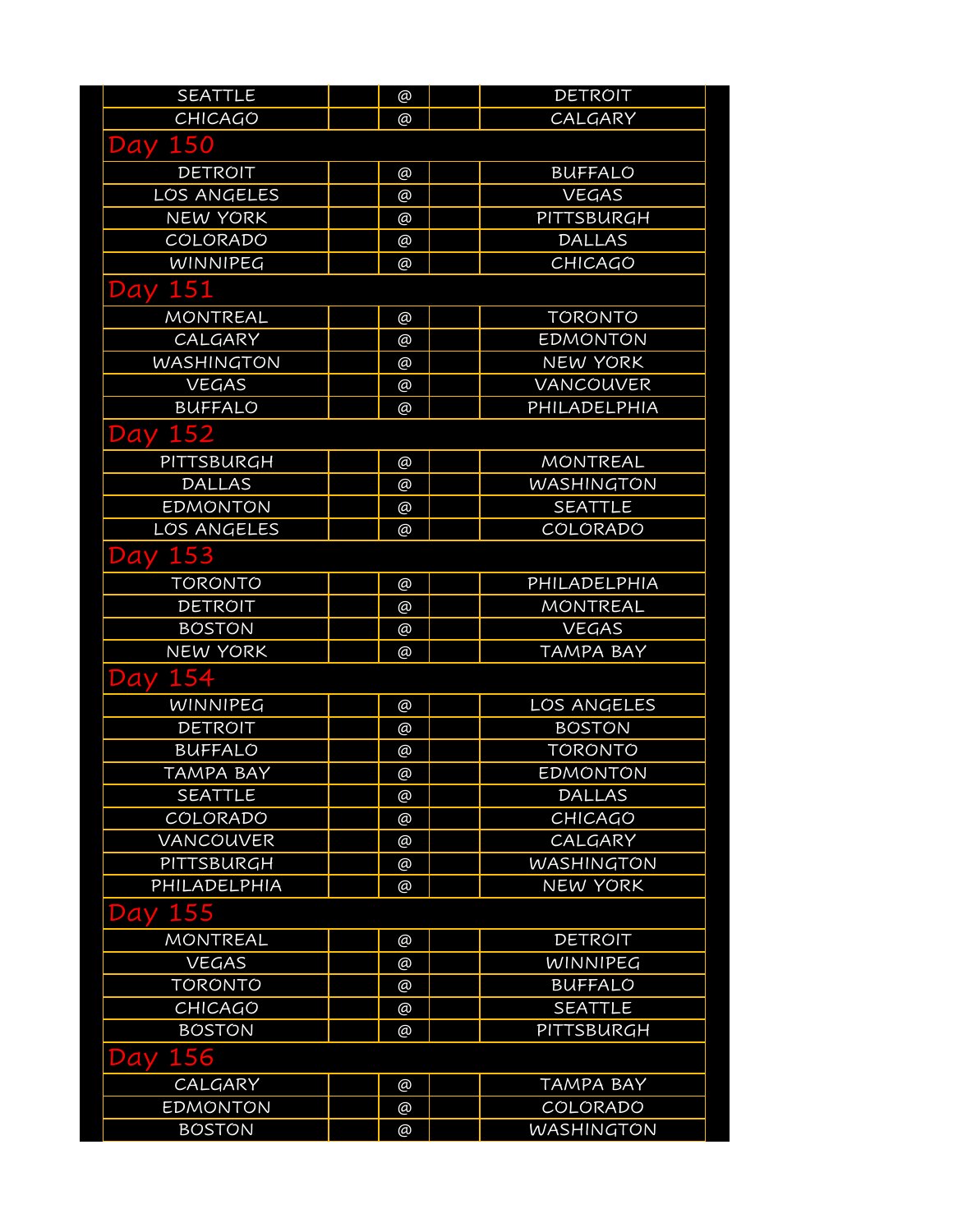| <b>BUFFALO</b>     | @ | <b>MONTREAL</b>   |
|--------------------|---|-------------------|
| <b>Day 157</b>     |   |                   |
| <b>DALLAS</b>      | @ | <b>CHICAGO</b>    |
| <b>WASHINGTON</b>  | @ | <b>NEW YORK</b>   |
| <b>BOSTON</b>      | @ | <b>VANCOUVER</b>  |
| <b>Day 158</b>     |   |                   |
| PITTSBURGH         | @ | <b>DETROIT</b>    |
| <b>TAMPA BAY</b>   | @ | PHILADELPHIA      |
| <b>LOS ANGELES</b> | @ | CALGARY           |
| VANCOUVER          | @ | <b>VEGAS</b>      |
| <b>Day 159</b>     |   |                   |
| COLORADO           | @ | LOS ANGELES       |
| <b>DETROIT</b>     | @ | <b>BUFFALO</b>    |
| <b>VEGAS</b>       | @ | <b>BOSTON</b>     |
| <b>NEW YORK</b>    | @ | PITTSBURGH        |
| <b>SEATTLE</b>     | @ | <b>WINNIPEG</b>   |
| <b>Day 160</b>     |   |                   |
| <b>TORONTO</b>     | @ | <b>MONTREAL</b>   |
| <b>WASHINGTON</b>  | @ | <b>DALLAS</b>     |
| <b>CHICAGO</b>     | @ | VANCOUVER         |
| <b>WINNIPEG</b>    | @ | COLORADO          |
| PHILADELPHIA       | @ | <b>TAMPA BAY</b>  |
| CALGARY            | @ | <b>EDMONTON</b>   |
| <b>Day 161</b>     |   |                   |
| <b>MONTREAL</b>    | @ | <b>TORONTO</b>    |
| <b>EDMONTON</b>    | @ | CALGARY           |
| LOS ANGELES        | @ | <b>SEATTLE</b>    |
| <b>DETROIT</b>     | @ | <b>WASHINGTON</b> |
| <b>Day 162</b>     |   |                   |
| <b>DALLAS</b>      | @ | <b>CHICAGO</b>    |
| <b>VANCOUVER</b>   | @ | <b>DETROIT</b>    |
| <b>LOS ANGELES</b> | @ | CALGARY           |
| <b>TAMPA BAY</b>   | @ | <b>NEW YORK</b>   |
| PHILADELPHIA       | @ | PITTSBURGH        |
| COLORADO           | @ | <b>EDMONTON</b>   |
| <b>WASHINGTON</b>  | @ | <b>BOSTON</b>     |
| <b>SEATTLE</b>     | @ | <b>WINNIPEG</b>   |
| 163<br>Day         |   |                   |
| <b>BOSTON</b>      | @ | <b>TORONTO</b>    |
| <b>BUFFALO</b>     | @ | <b>MONTREAL</b>   |
| <b>WASHINGTON</b>  | @ | <b>VEGAS</b>      |
| <b>CHICAGO</b>     | @ | <b>DALLAS</b>     |
| 164<br>Day         |   |                   |